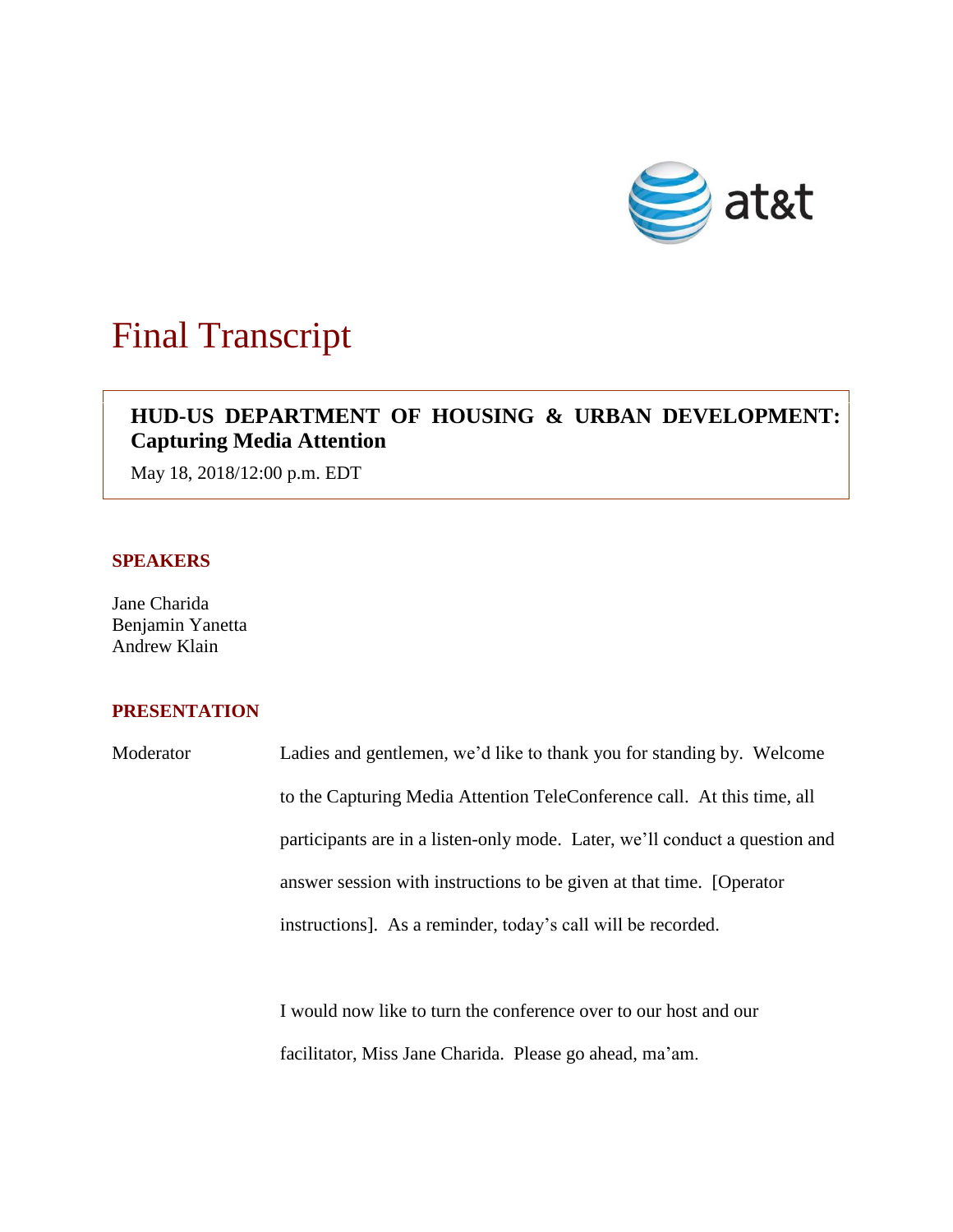Jane Thank you so much, and hello, everyone. As the operator said, the audio is being recorded today. The playback number along with a copy of the PowerPoint and a transcript will be available on our training archive on HUD Exchange. We'll send a Listserv in about seven days with that link, so please be sure to take a look at that if you would like to check anything on the slides or the presentation. We will have polling questions, so we appreciate your response to those and also a Q&A period at the end of the webinar.

> Another way to ask questions or comment throughout the presentation is to use the question box to the right of your screen. You can also send questions and comments to the housing.counseling@hud.gov mailbox, and please just put the name of today's webinar in the subject line, and we'll be happy to get back with you.

During the discussion, in this case I believe we're taking calls through the operator, so we'll handle it that way. W will have a survey at the end of the presentation, so it's really helpful if you provide comments; that helps us improve our future webinars.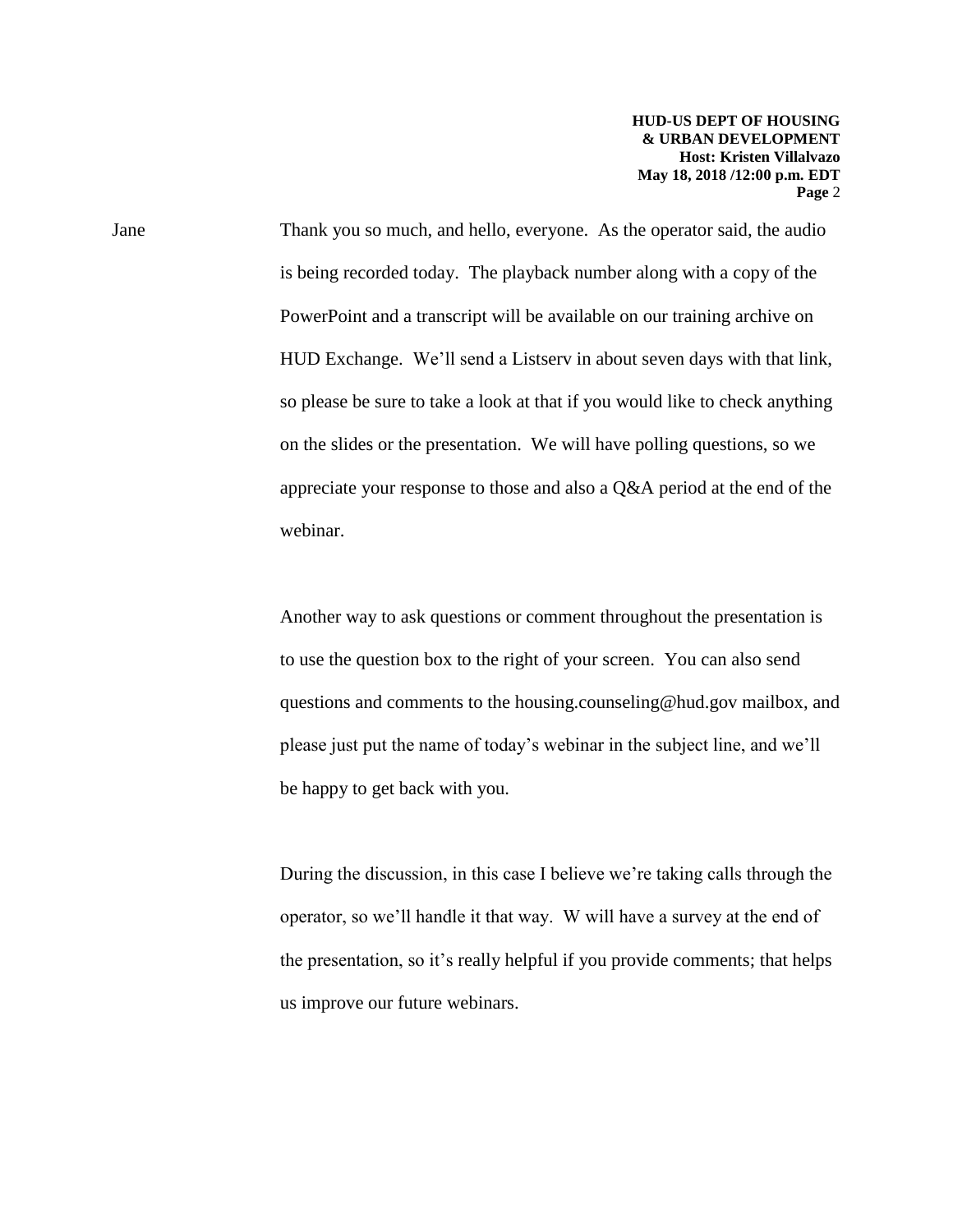You will get a certificate of training. It will be in an email that says this is your certificate, and there are no attachments. If you like, you can print out a copy for your records or just save the email. You can also get credit for the webinar. You would need to go to the training archive on HUD Exchange and click on the get credit button.

It's now my pleasure to turn over today's presentation to Benjamin Yanetta, Housing Program Specialist with the HUD Office of Housing Counseling.

Benjamin Thank you, Jane. Hello, everyone, and thank you, all, for joining us today on this webinar on Capturing the Media's Attention. One of the goals of the Office of Housing Counseling is to increase the visibility of all the great work that you guys do. A really cost-effective way for people to learn about all the services you offer is through the media.

> Today, you'll learn a little bit more about proactively engaging your agency with the local media and developing a contact list. Our presenter for today's call is Andrew Klain. He's a media relations manager at CMR, and I just want to take a minute to say that CMR has put together a lot of great information for us.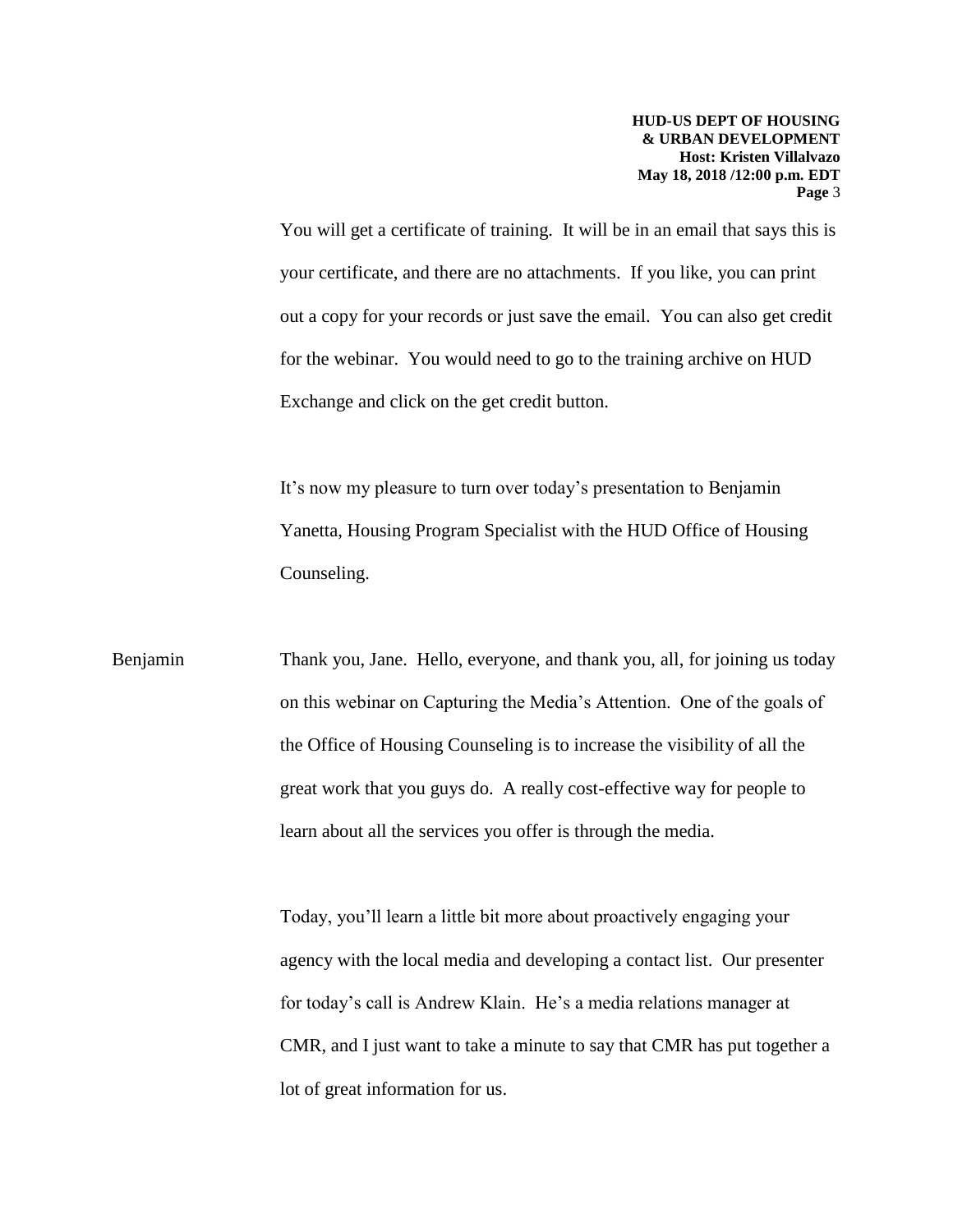A lot of that's available on the HUD Exchange website. If you're not familiar with that page, we've already referenced it a few times. There are archived webinars that if you've missed one of the previous ones, they've done a series of presentations on social media, and there's also a lot of other topics that are relevant to Housing Counseling Agencies. So, if you're not familiar with that resource, I'd really urge you to take a look at the HUD Exchange page and search our archived webinars.

With that, I'd just like to turn it over to Andrew to begin.

Andrew Thank you very much, Ben. Hello, everyone. Happy Friday. I hope you are doing swell wherever you are in the US of A.

> Today, here's our agenda. We're doing our introductions. We're going to go over some goals and desired outcomes that us at Creative Marketing Resources want you to get out of our webinar today. We're also going to go over the outcomes that we hope you will get to take away from the information you receive.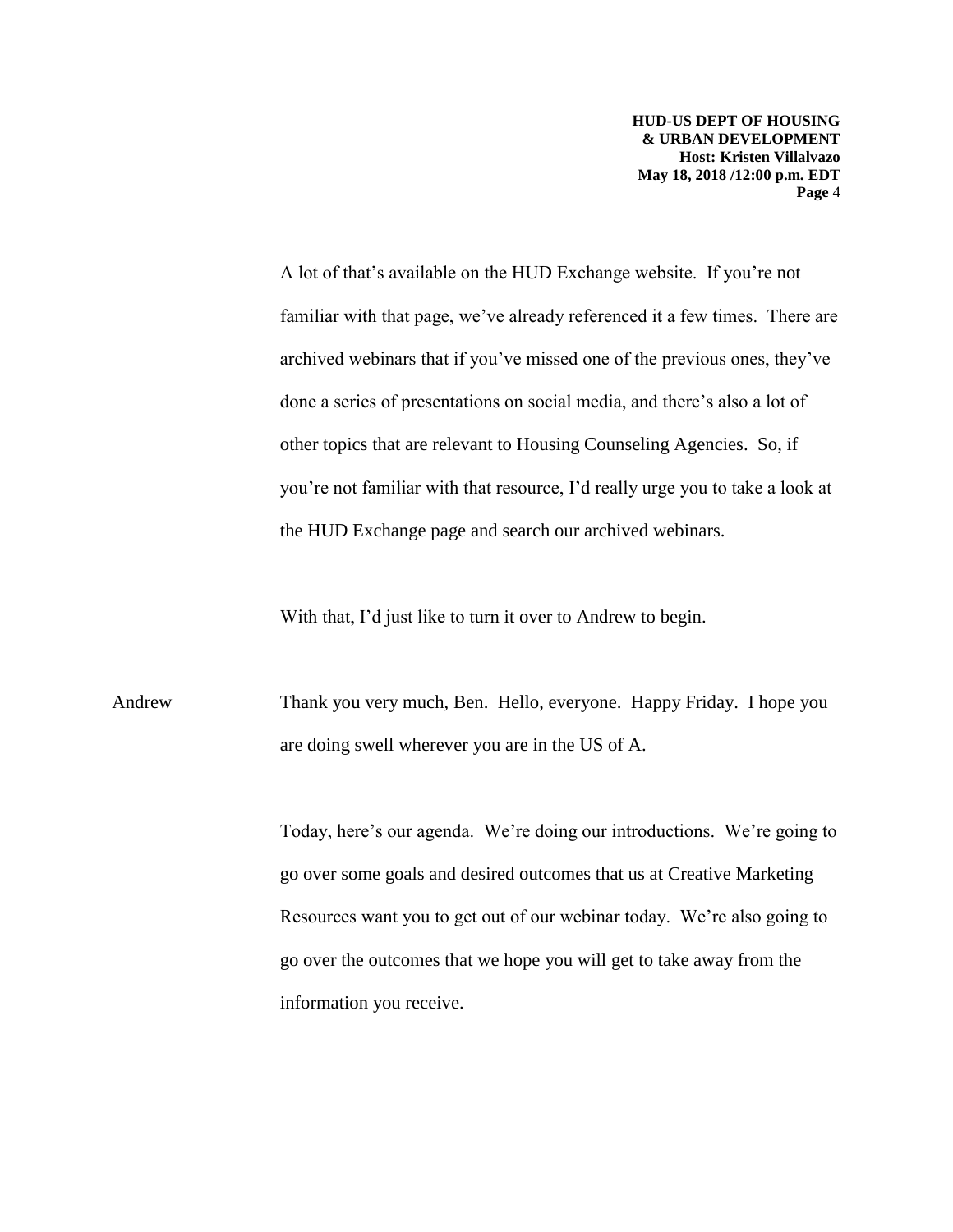Some of the stuff we're going to talk about is media relations basics. We're going to go into the first steps into engaging the media. I've a game for everyone today, so hopefully you'll all stick around. I have a fun game that we're going to play, and then we're going to answer any questions that you may have.

Our goals today are to highlight the value of media relations. Like Ben said before, media relations is a great and cost-effective way to get your message out. We want to show you today how to identify the right media. We want to help you to create a contact list, and lastly, we want to share some best practices and tips and tricks to help you engage with the media.

What we hope you get out of this, we hope the material today will help you increase consumer engagement by using the media, increase consumer buy-in and trust for HCAs and media relations is a great way to build trust with your consumers. Ultimately, we want to get more consumers using the HUD approved Housing Counseling Agencies.

With that, let's dive right in. You may be asking, well, what are media relations? You may have heard of public relations. What's the difference?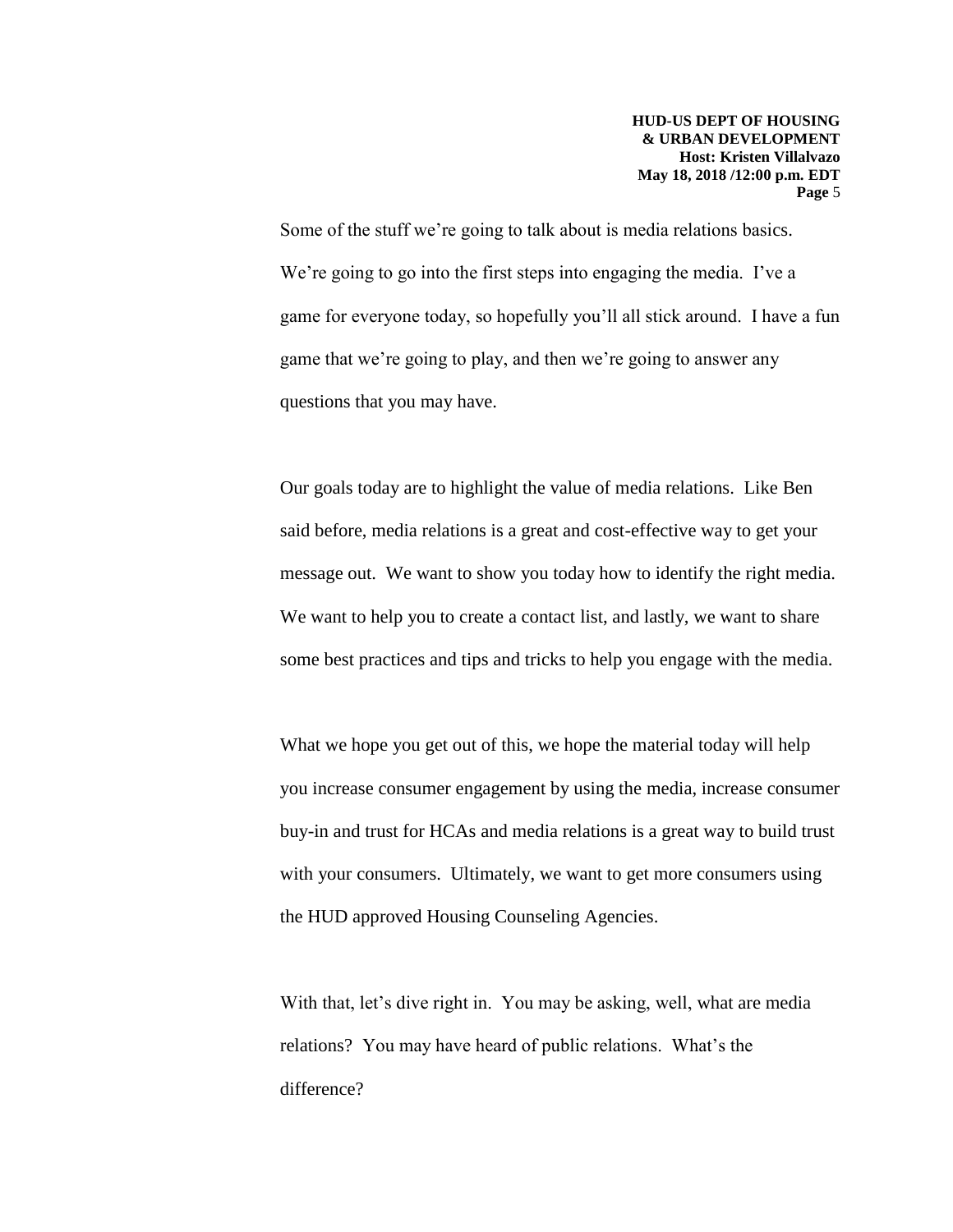Public relations is a strategic communication process that builds mutually beneficial relationships between organizations and their publics. When we say publics, we mean essentially everyone that you speak to. One of the most important publics that any organization has is the media and that's where media relations comes in.

Media relations is the side of public relations that involves persuading journalists, reports, or editors to tell a positive story about your Housing Counseling Agency and the services you provide. Some of the mediums that can be used with media relations are newspapers, magazines, the TV, radio stations, and increasingly more now blogs on websites.

Your ultimate goal is to capture the media's attention by communicating your newsworthy story to the right people at the right media outlets using the appropriate tools. So, we're going to cover all that today and hopefully at the end if you have any further questions, I can answer those for you.

Why use media relations? It creates exposure for your Housing Counseling Agency. Again, it costs less than advertising. The main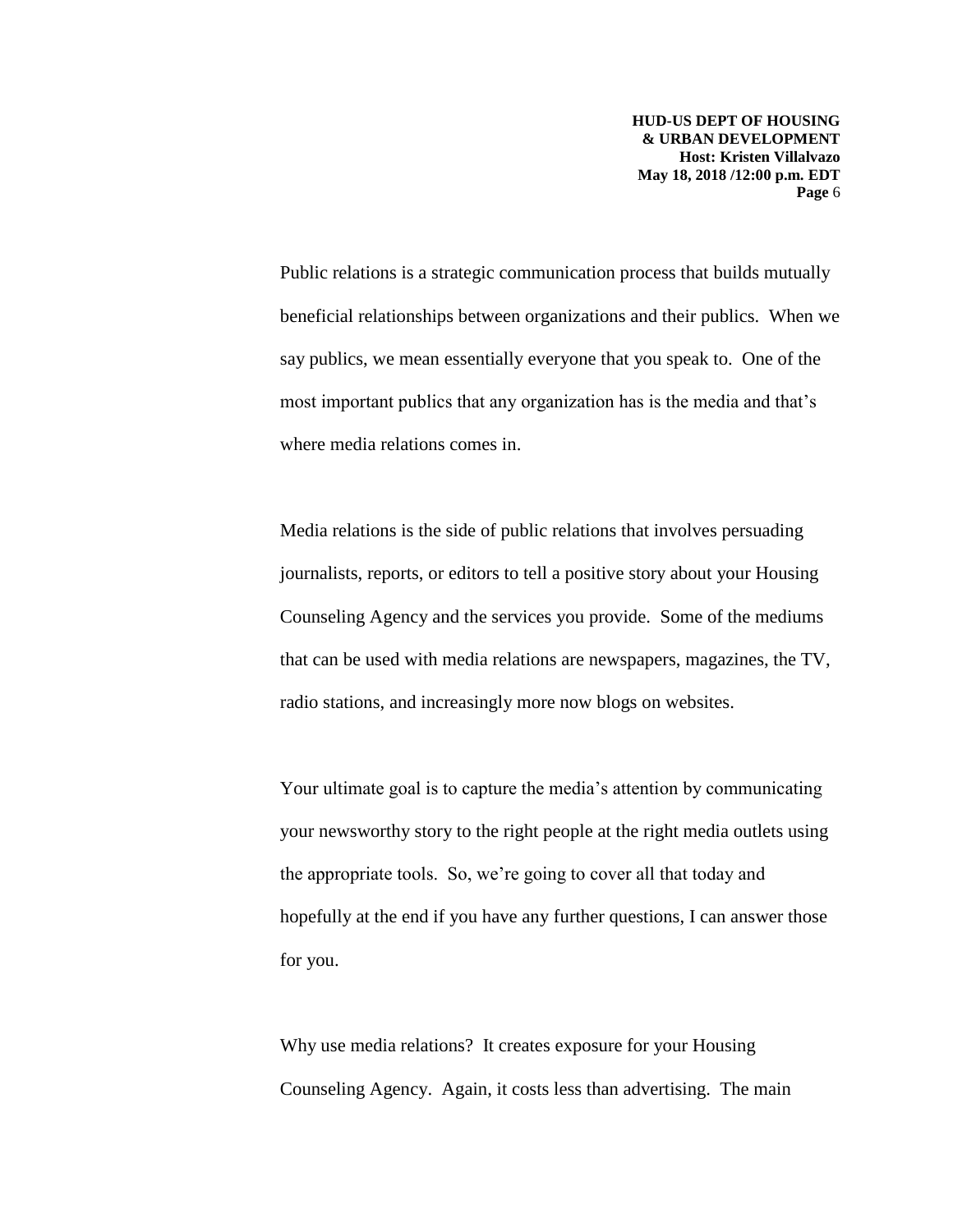spender in media relations is your time. When done correctly and consistently, media relations can help you raise awareness in your community about your Housing Counseling Agency's services. Because news stories about your Housing Counseling Agency are written and published by unbiased and trustworthy local media sources, it adds credibility to your reputation and your message.

If somebody writes a story or a piece about you, and that is a local community newspaper, having them write about you as a third-party elevates your reputation and adds credibility to your agency. This credibility can also motivate consumers to take specific actions, and that could mean if you're hosting an event and you want to motivate consumers to go to your event using media relations is a great tool for that.

If you want consumers to be more conscious about their budgets, using media relations you can encourage consumers to think about budgeting when they're purchasing a house, or maybe remodeling, or making any financial decision. Finally outside of an investment of your time to write the materials and send to the media, there's really no cost to place a news story, unlike advertising, which makes it cost-effective.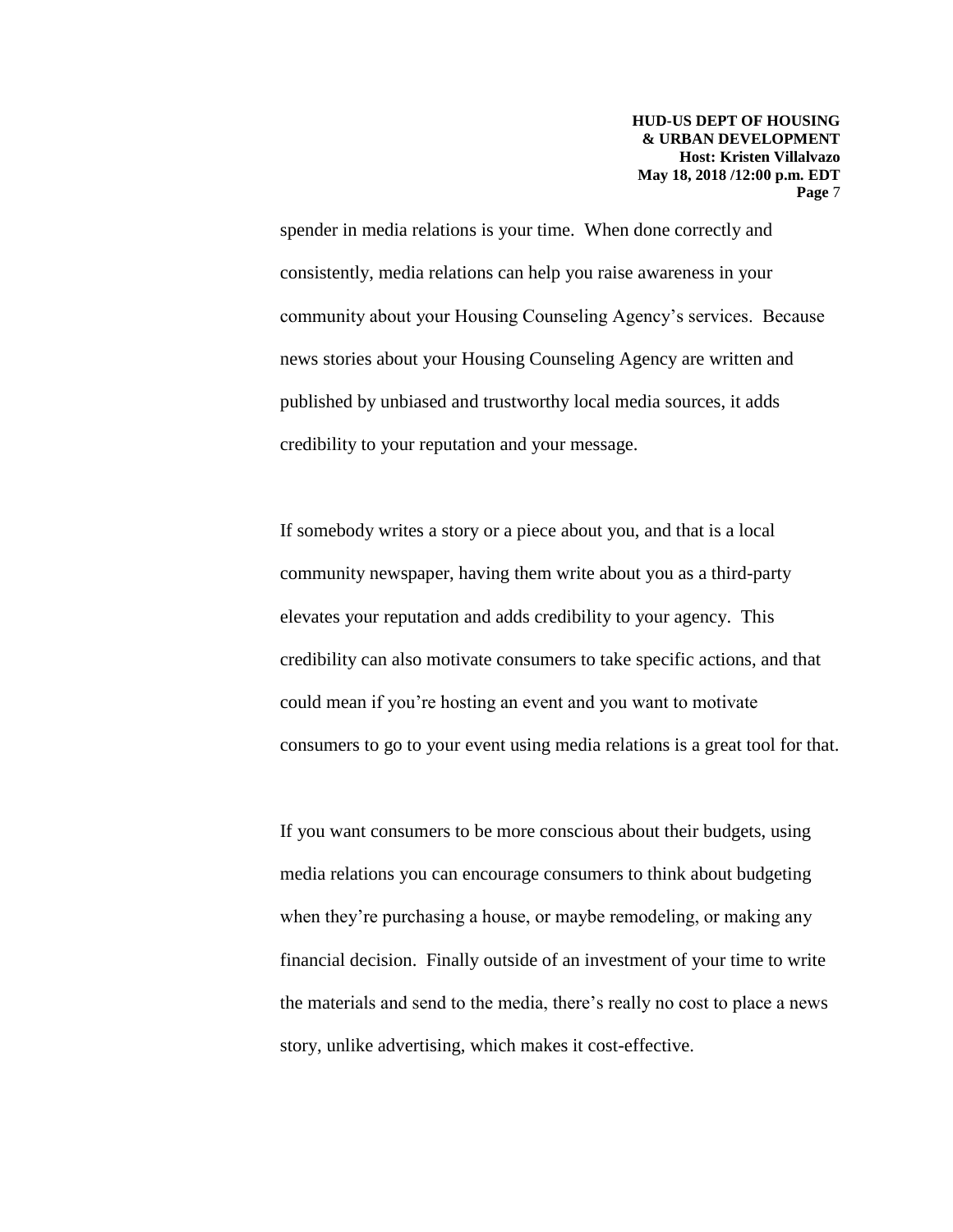One important caveat with media relations, though, is that nothing is guaranteed because it's free, essentially free, nothing can be guaranteed. But, if you follow our steps and you write an effective message to the media, you have great chance of being covered in the media.

I want to talk a little bit about [audio disruption] stakeholders. I know a lot of Housing Counseling Agencies serve many different types of consumers. We've picked these five as examples, and then of course there are other consumers as well. One of the most important ways to insert yourself in the media is to listen for stories that are already out there and that are directly affiliated with your consumer audiences. I'm going to give you a few examples today for each audience.

For renters, let's say in your area, there's an increase in the median rental cost for the average apartment due to a high demand. Because of your expertise as a Housing Counseling Agency, you can pitch the media about your services you offer that can help folks who might be concerned that their monthly rent will go up. Or, maybe there's a story about the bad landlord that hasn't taken care of his or her rental unit, and they are in the news. As housing efforts, Housing Counseling Agencies can leverage their expertise and pitch your services to the news to show how renters can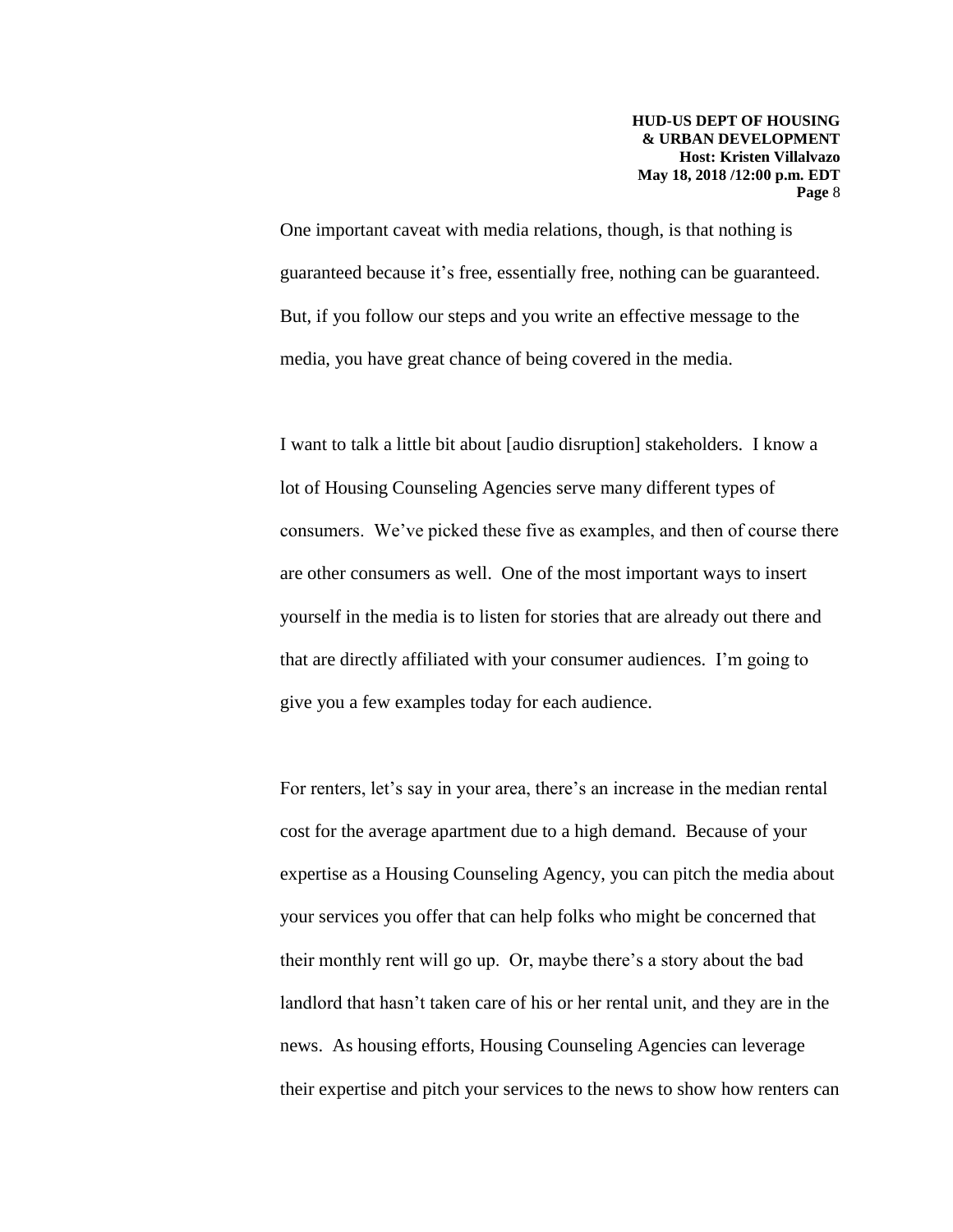protect themselves from bad landlords and offer advice on specific situations.

For first-time homebuyers, an example that we thought of is—well depending on where you're at in the country, and of course folks along the coast are experiencing this far more than the folks in the Midwest and in the middle of the country, but housing costs are rising. For first-time homebuyers, that creates a barrier for them to purchase a home. So, many first-time homebuyers are waiting to actually purchase their home.

A lot of this may be due to the fact that they are intimidated by the process and don't really know all their options. So, if you hear a story, or a hot topic in your community as first-time home buying, you can pitch a story about how your services can help shed light on the process of home buying and alleviate any of those concerns that new homebuyers may have.

A lot of the stuff with media relations, particularly with HCAs, will be your expertise in the housing industry. For instance with people in default and foreclosure, let's say in your community, there's a study that's put out that foreclosures are decreasing in the area. You may think that, oh,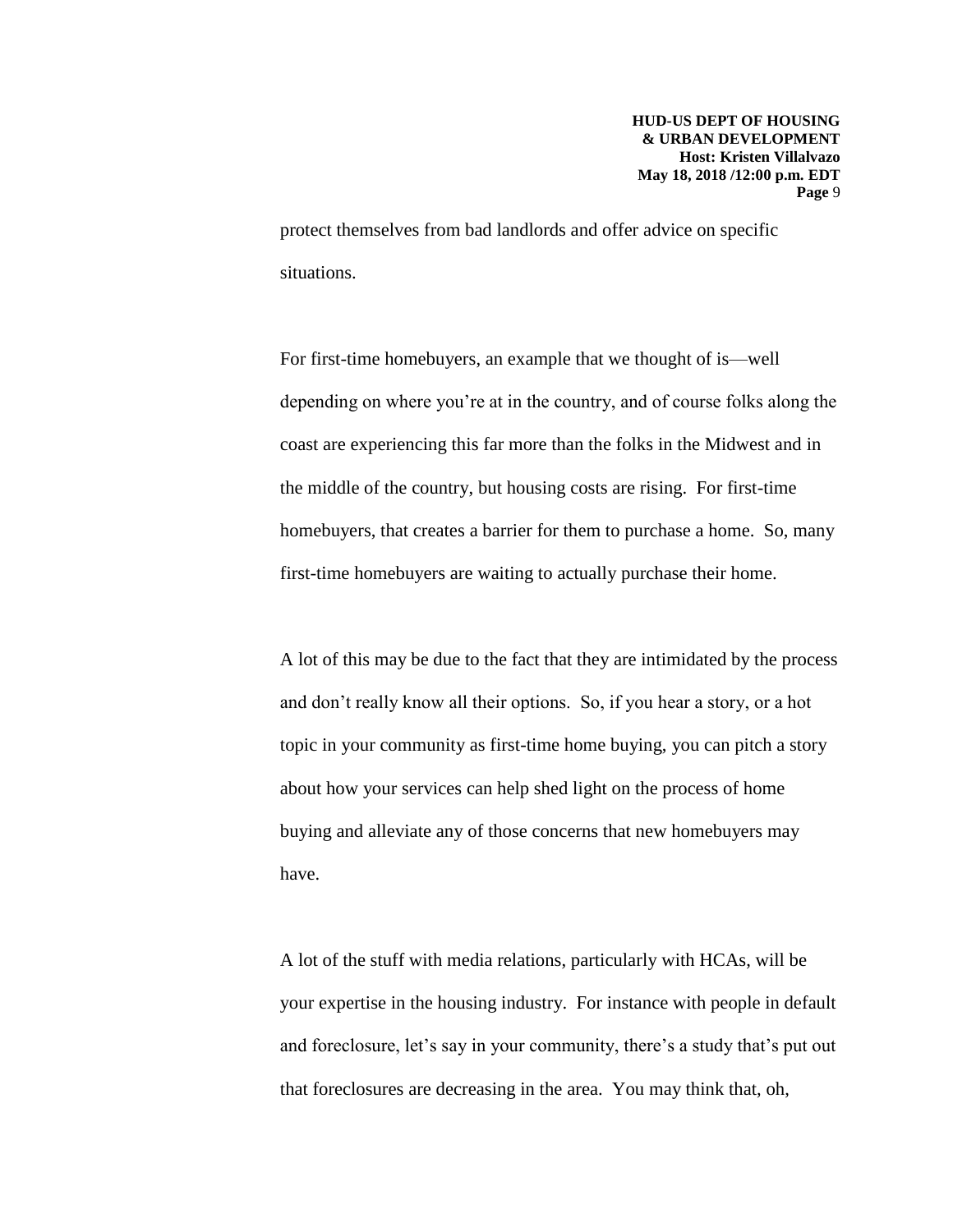because foreclosures are decreasing that there's really no need for you to speak because the services you offer are for people in foreclosure when in fact, this is an opportunity for your agency to play the hero in this story that's playing out.

Let's say, in your community, there's a decrease in foreclosures, you can actually pitch the media as experts and talk about why services like the ones that you offer at your Housing Counseling Agency are contributing to the decrease in foreclosures. By positioning yourselves as a hero in this story, that makes it newsworthy. That makes it relevant to your consumers, and that will elevate your position in the media with folks who are in default and foreclosure and consumers in general.

With reverse mortgages, I'm going to use a story or an anecdote. I live in Milwaukee. In Milwaukee, there's a suburb where the largest age demographic that is increasing in the population is folks who are older than 60 years old. This was just put out in a local newspaper.

For those Housing Counseling agencies that offer HECM loan counseling or reverse mortgage counseling, this is an opportunity to take this upon yourselves to get into the media and talk about the advantages of HECM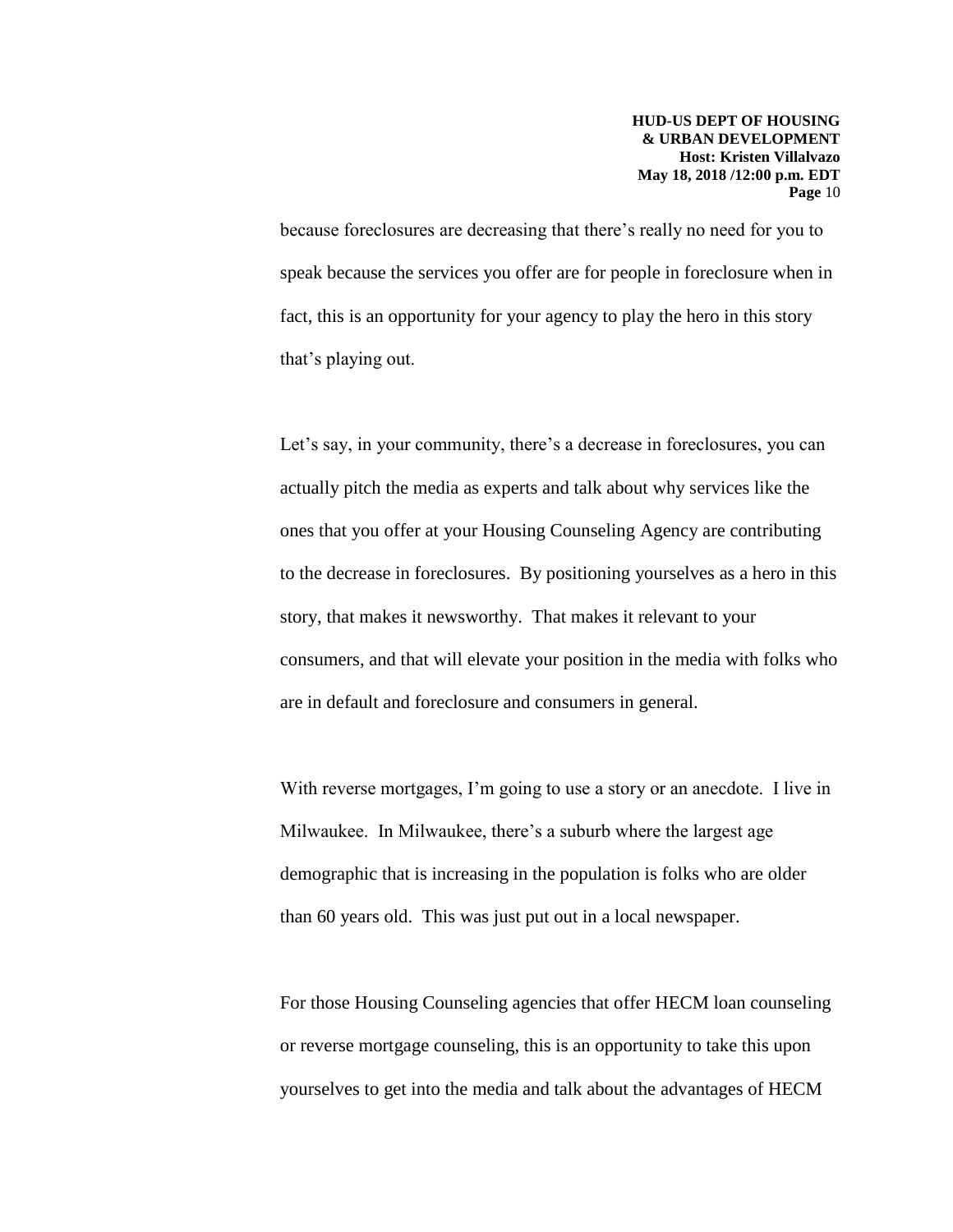loans to that community. Because reverse mortgages or mortgages are so aspecific, it's important that you keep your ear out for stories like this where they talk about aging populations or areas where people are moving to to retire or sell their homes because they want to move to a warmer climate or something. That's probably specific to Milwaukee because a lot of people move out of Milwaukee to warmer climates. Anyway, it's important to just keep your ear out for stories that talk about aging populations when we're looking at reverse mortgages.

Lastly, existing homeowners, when we want to talk about existing homeowners to the media, this is probably the trickiest stakeholder because of how general the audience is. The range of age and financial situation is across the board. Anybody really could be an existing homeowner in terms of demographic.

My greatest advice is that if your strength is in talking to existing homeowners, again keep your ear out for events that are happening in your community that deal with home remodeling expos. My point is this, keep your ear out for events that are specific to people who have existing homes. If there is an expo going on where they invite businesses to talk about their new countertops or the state-of-the-art gutters, this is an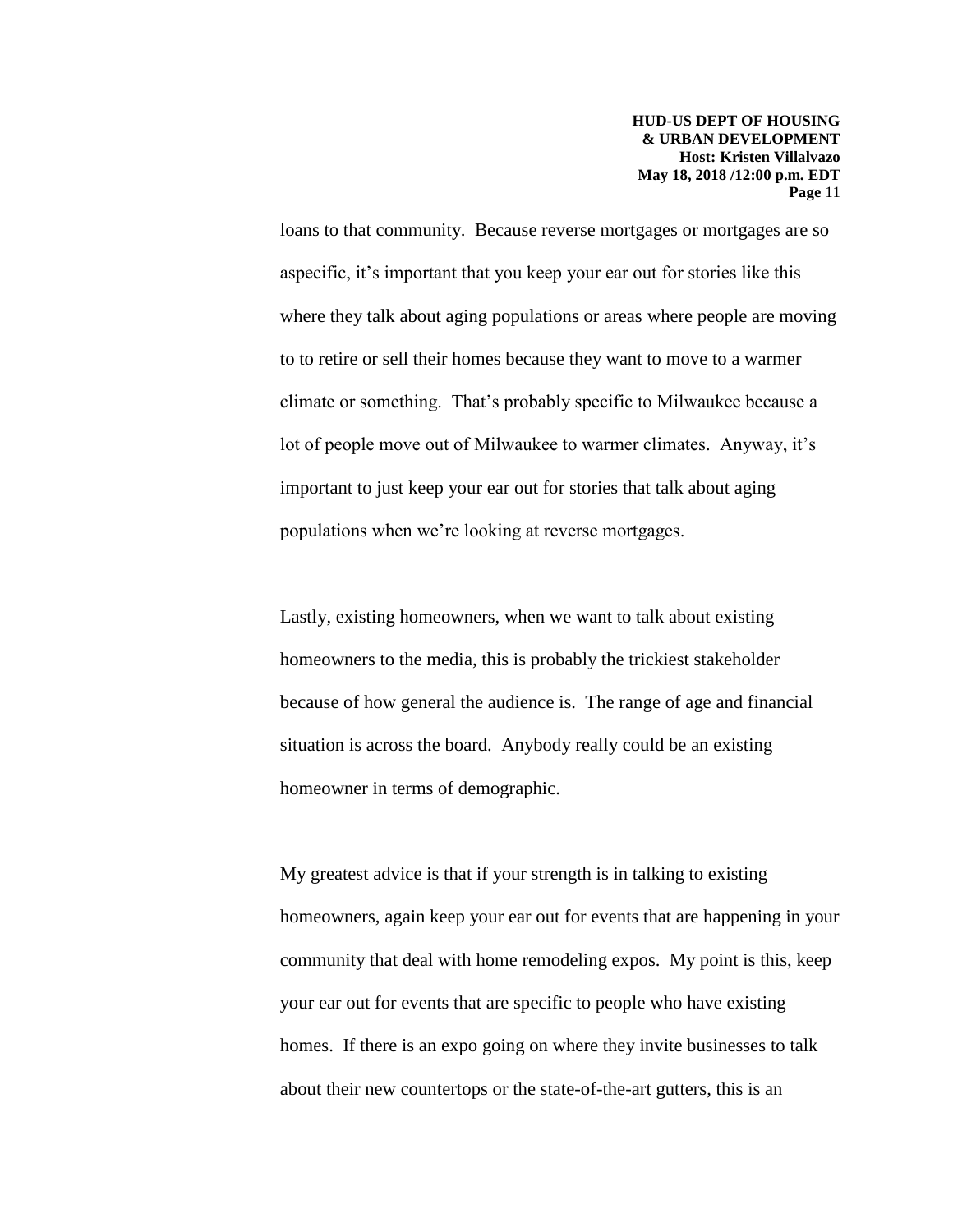opportunity for you to talk through the media about the importance of budgeting for remodeling a garage or a kitchen and the importance of keeping your finances at top of mind when you're doing this to your house, how can it affect the value of your home and to make sure it doesn't put you into a default or a foreclosure.

Those are just a few examples. I know a lot of you may serve others, other different stakeholders, but overall, keep your ear out for things that are happening in your community. If it relates to housing, and if it relates to the service that you provide, that's an opportunity for you to pitch the media. We'll get into how to do that in a few slides.

Next I want to talk about the basic media relation tools. First and foremost, the press release, this is your catchall tool for media relations. It's truly the main way to reach out to any media. Technically anything deliberately sent to a reporter or media source is considered a press release, but press releases follow a certain format which is helpful to journalists to separate the release from other communication methods such as pitch letters or media advisories. Writing a solid press release is very important.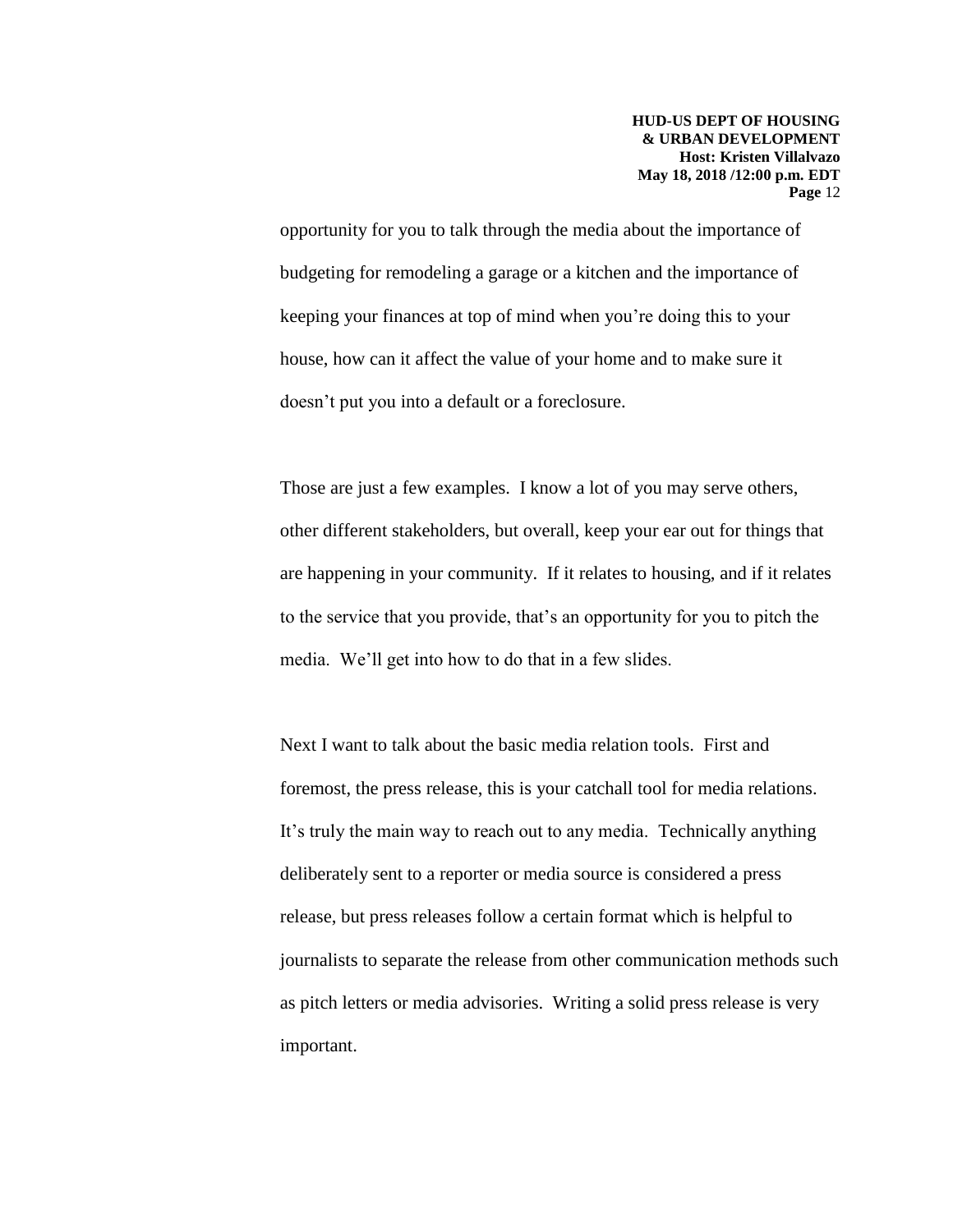In general, a press relation will consist of about 4 to 5 paragraphs and be about 300 to 800 words. It'll include structural elements such as a headline, a dateline, introduction, a body, a boiler plate at the end, and then contact information. Now, in my next webinar that's happening June 1<sup>st</sup>, we will go over the specifics of putting together a press release for you. So, please join us for that one that's happening June  $1<sup>st</sup>$ . In general, that's the structure of a press release.

With media alert and advisories, these are much more succinct in that they usually are about events and/or celebrations where you actually want to have the media join you at your event location. They're usually bulleted with very specific bullets like the who, what, where, when, how, and why of the event that's happening. A lot of times, we will use media alerts and advisories to try and get TV media and press out to an event. Again, this will be covered in our next webinar happening June  $1<sup>st</sup>$  so mark your calendars, and sign up for that.

Media interviews, it's pretty self-explanatory. Media interviews is where a person from your Housing Counseling Agency will be interviewed by a publication, a TV station, or a radio station. They can happen prerecorded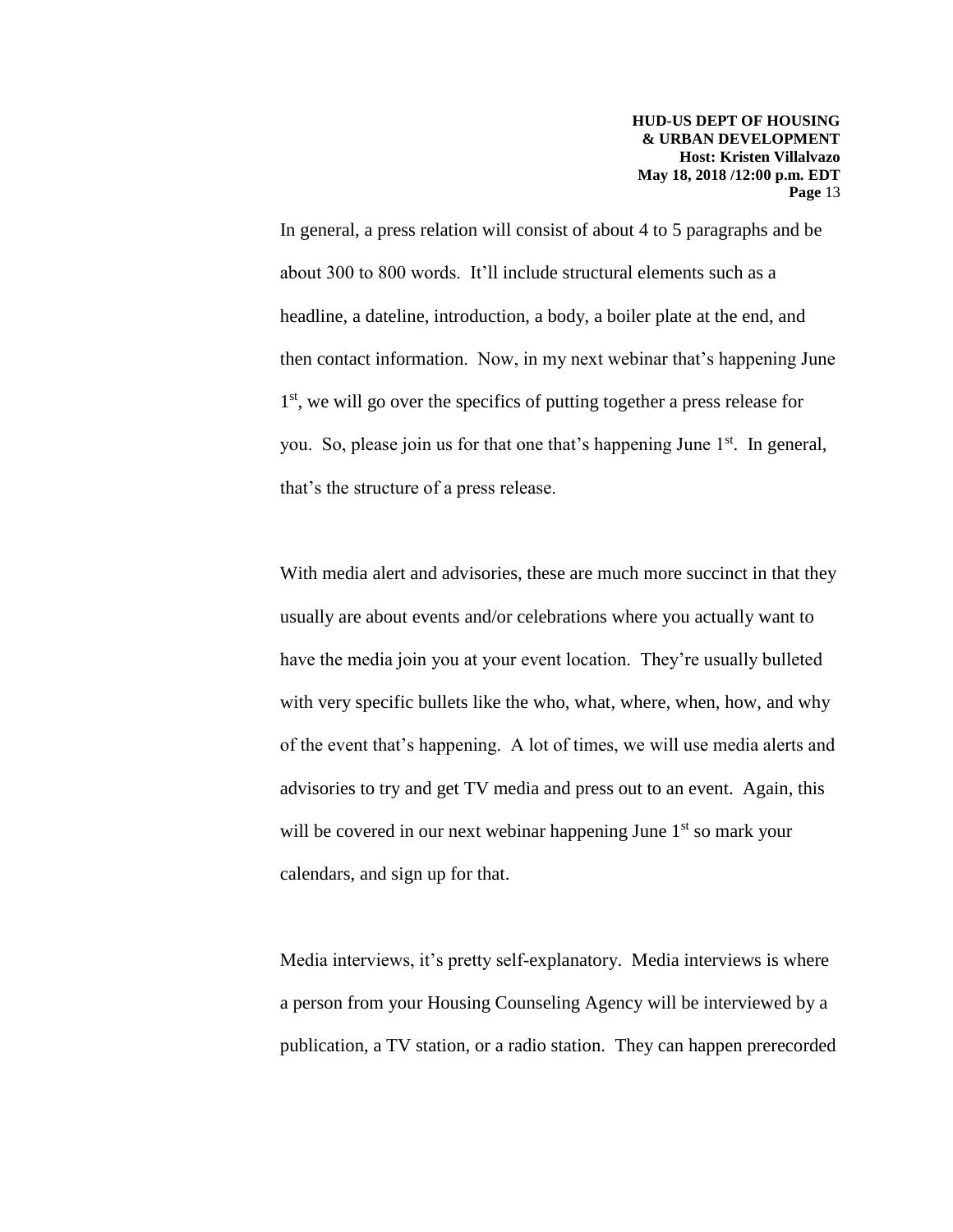or live, and both are excellent opportunities for you to get your message out to your community.

My recommendation is to find and know your most confident and smiley person at your agency, and have them represent you. The media loves energy, and an energetic person who's not crazy energetic but passionate or having a positive passionate energy will be great to position your agency in the media's eyes and in the consumer's eyes. So, if you're thinking about doing an interview, know that the media and consumers love positive passionate energy and that will be great for your agency.

Another tool that a lot of media like to have is photos, graphics, and charts. A piece of advice if you haven't already started, begin taking professional photos, and what I mean by that in professional context is you don't necessarily have to hire a professional photographer, but take professional photos of your office, your co-workers, and with their permission, your happy consumers. Documenting your services is a great way to arm yourself with materials the media wants to have and consumers want to see. They will want to see smiley faces and folks hard at work. This is how you build your trust with your community.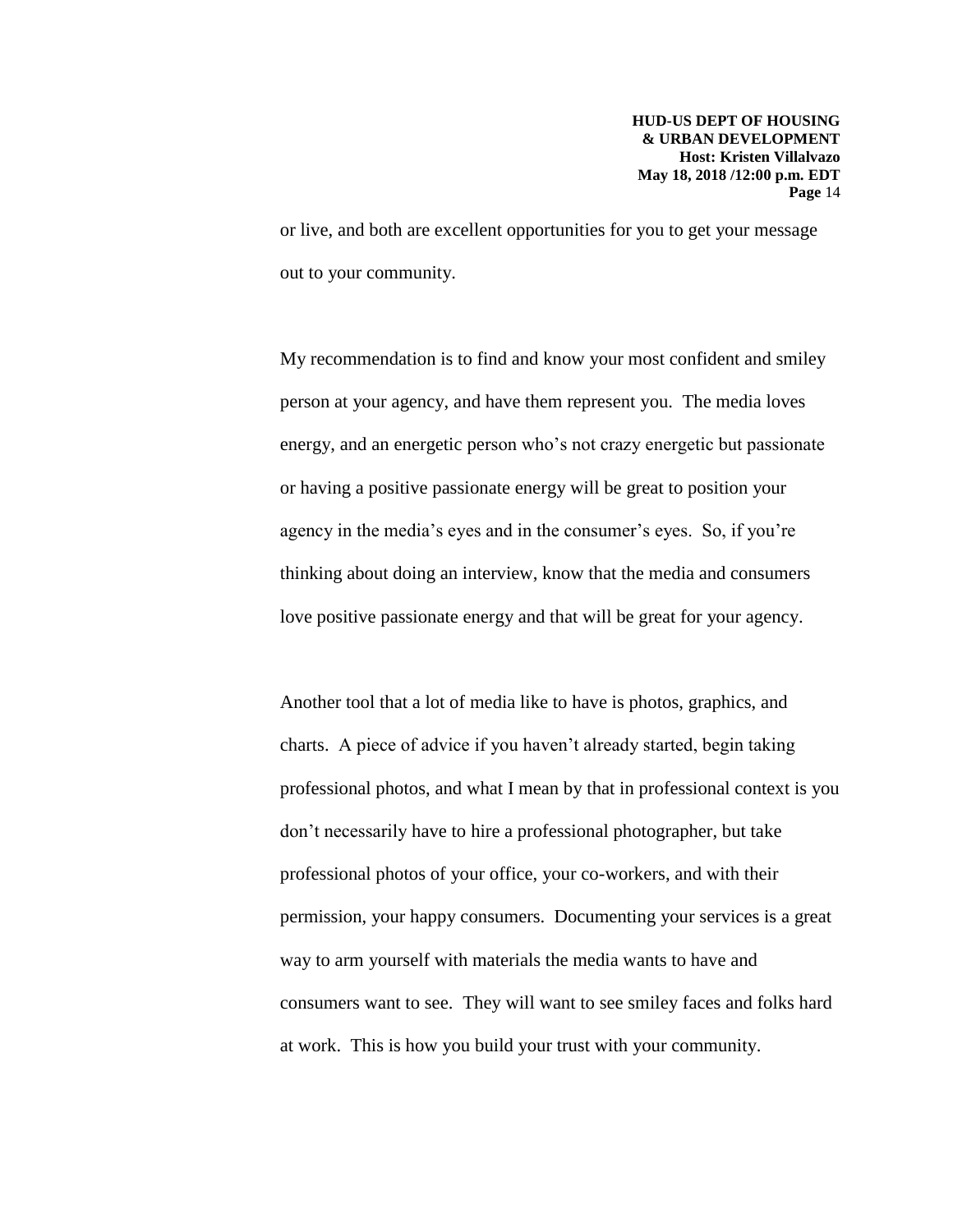Other ways graphics and charts that show the success your agency is having, so for example let's say, you have a statistic that says you helped 1,000 first-time homebuyers buy their first home. That's something that's important and that should be shared with the media accompanying a press release or media advisory that you will send them.

Lastly, social media, Ben alluded to this earlier. We just completed a social media webinar series that was given by my colleague Kevin. I bet some of you or a lot of you were already on that webinar series. Social media is a great tool to use. It is extremely cost effective. It really only requires your time, and it's a great way for you to control the message. By building your community through likes and follows on Facebook, Twitter, Instagram, that's a way that it sheds light on how your agency works, what your look and feel is in your agency, and that's a great way to build trust is through social media.

So, I encourage you to go back on the HUD Exchange and look for those social media webinars. I think there's about four of them, and you can learn a lot and I encourage you to use social media.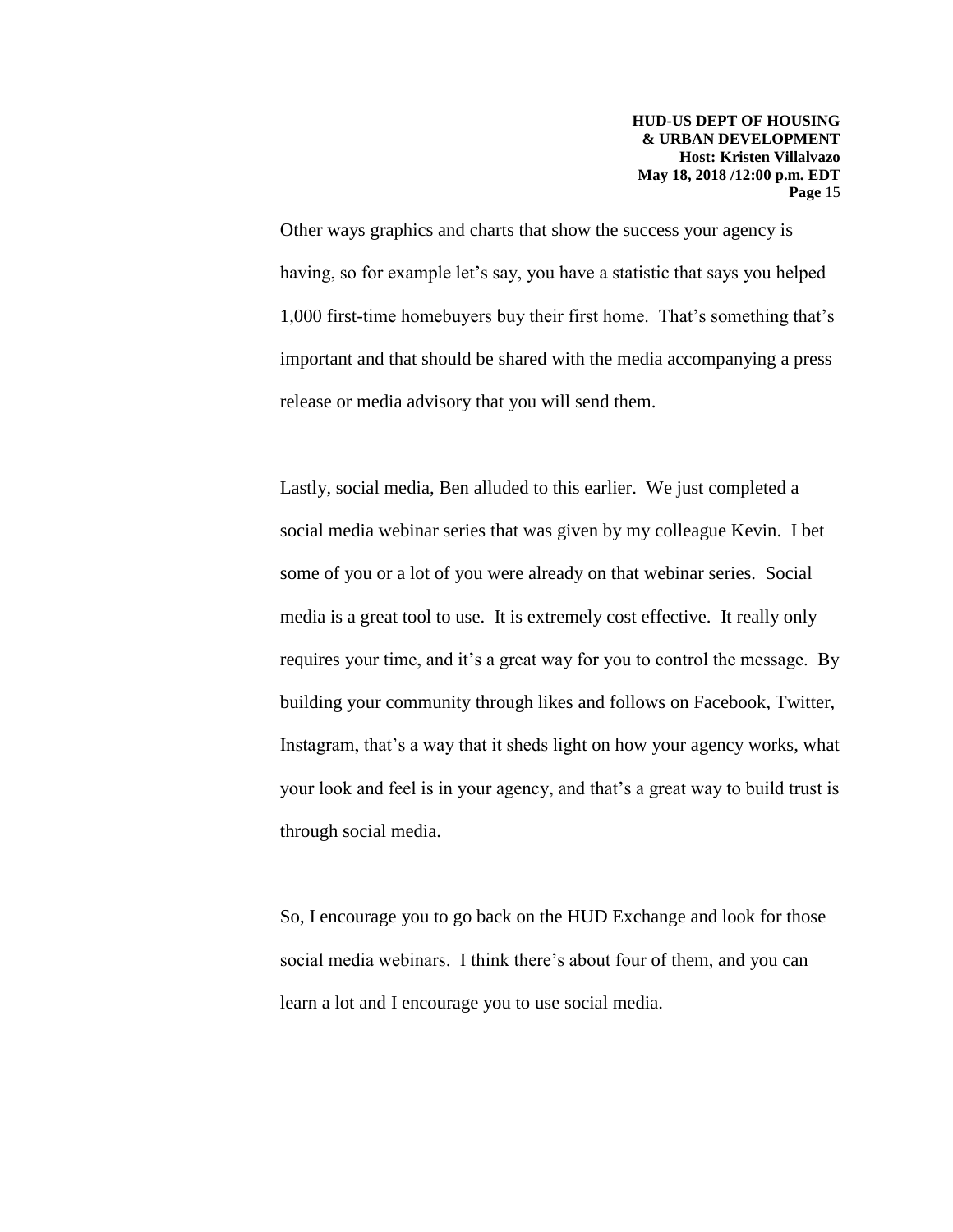We are going to ask our first question here. Have any of you created or used a press release or media alert or advisory to reach out to the media? Great, actually it looks like—well it says about 60% of you have. That's fantastic. So, 40% haven't which is great, too. I hope those folks can learn something today, and we can teach you how effective they can be. For the folks who have used them, hopefully I'm giving you some great advice to help you to continue to reach out to the media.

Let's talk about making the right connections with the media. You might be asking yourself where do you start. How do I start this process? How do I make sure that I'm organized and I'm the most effective media relations person I can be?

The best place to start and the place I start, and I know a lot of my colleagues start, is by assembling a media outreach list. What I want to determine is which media talk to the consumers I want to reach. Is that daily consumer newspapers, is that community newspapers and magazines, TV news stations, radio talk shows? Don't forget culturallyfocused media too?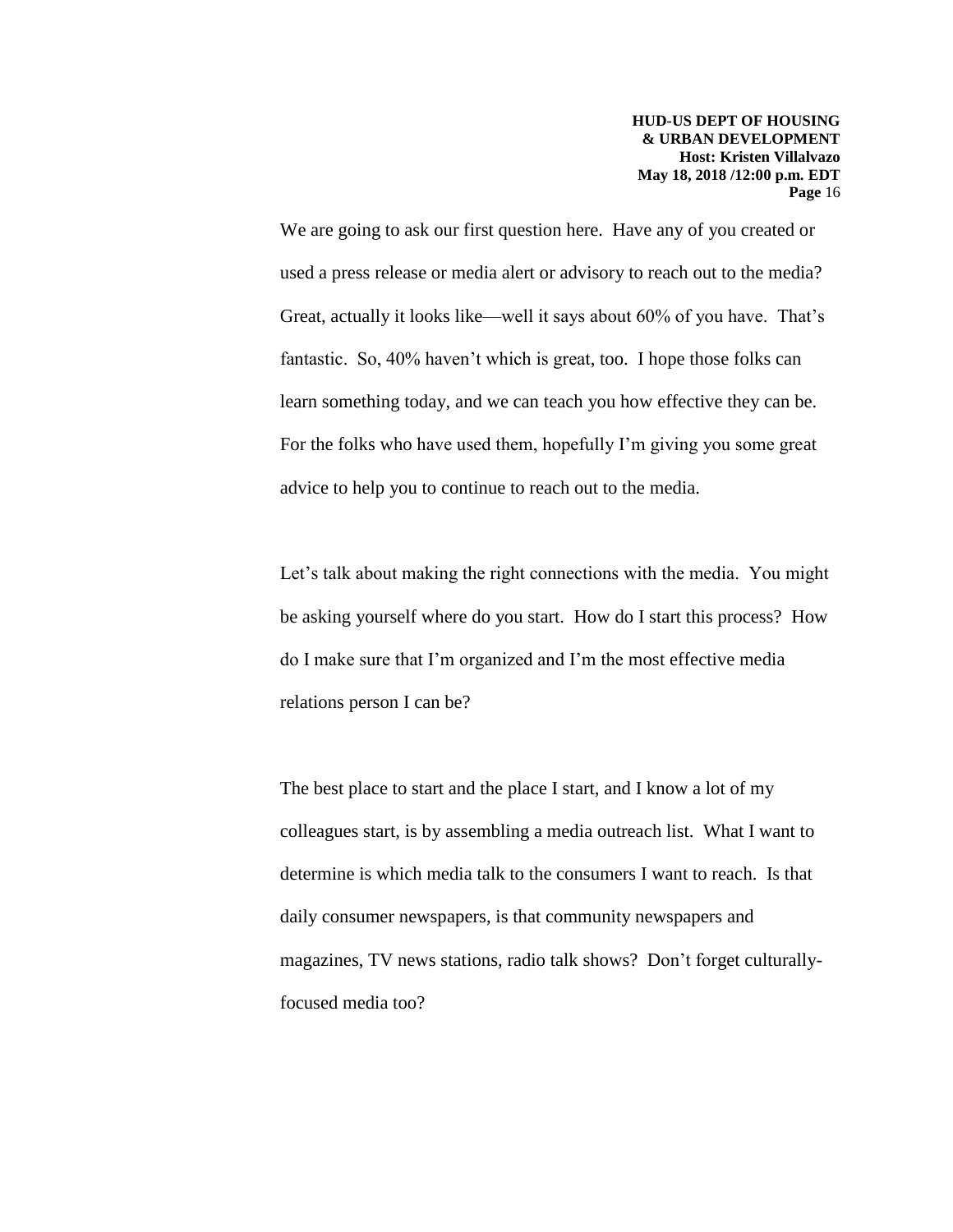By determining the organizations that will reach your audience, it makes it a lot easier to pitch to them because both of your audiences will be aligned. They're more likely to pick up your story. It'll be easier for you and the person at that organization, that news outlet to create a story that will effectively reach your audience.

I have another question here. Do any of you have a target list of your local media on file? Okay, so it looks like 54% don't and 46% do. That's great. For those folks who do have that, that's a great thing to have. It's a good tool to use especially when you have stories that you want to pitch. For the folks that don't, and want to increase their effectiveness with media relations, a great place to start is to collect a list of your target local media.

Now, you may be asking, well, how do I do that? Who do I go to? How do we decide who do I contact? What you first need to do is identify media contact names. After we decided that we're going to reach out to this publication and this TV station because they reach our consumer audience, we have to now identify the right reporter.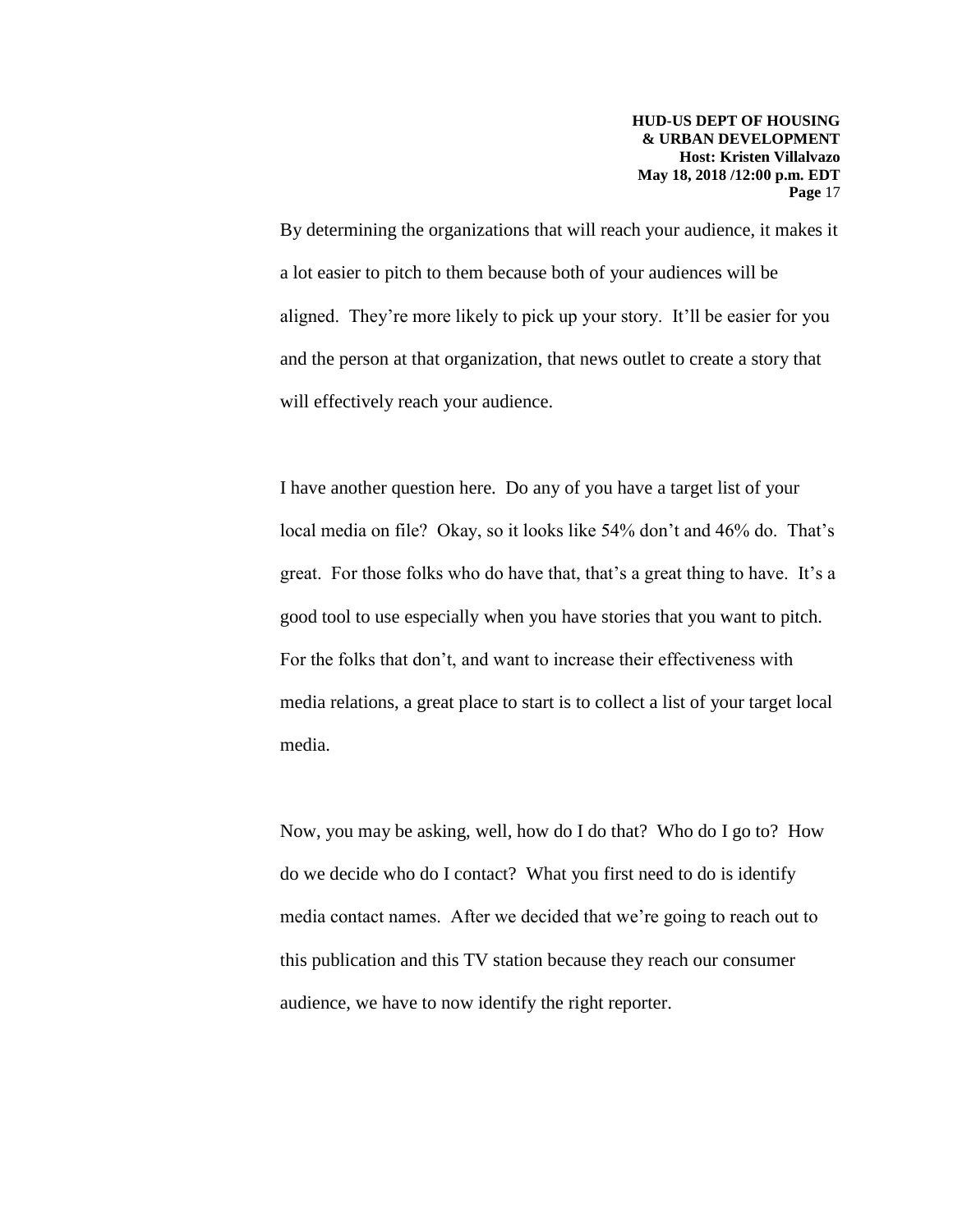As you may know, a lot of larger publications have reporters that are specific to an industry. That could be real estate, finance, business, general news. It's important that we actually identify the folks that will write about what we're talking about.

If we're talking about budgeting, finance is a great place to pitch a story or a finance writer. Of course, anything housing always because HCAs are very focused on housing. If you find a housing reporter, make sure you write down that information so that you have them when you want to reach out to them for future press releases and media opportunities.

First we want to determine who is that person that writes about the topic that we want them to cover after we've determined the organization. You might be asking, okay that's good information but that's got to be difficult to do, finding that specific person. Here we have a website. It's called usnpl.com and you can go there. You can actually search for that specific person and it will give you their name, their professional phone number and email address that you can reach them at, their beat or what they want to cover.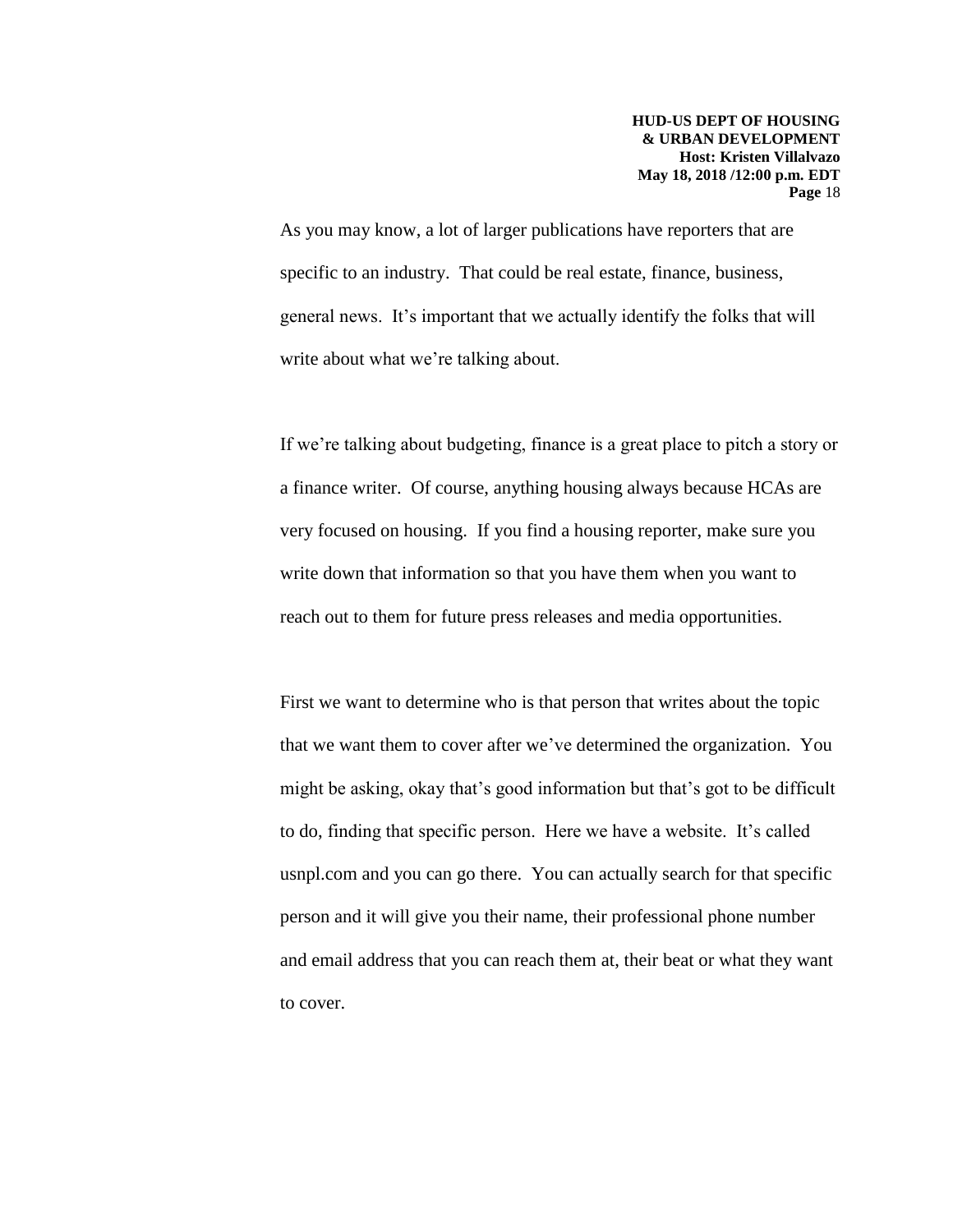That's a great way to determine the right person to contact, and I'll go into an example in the next slide. You can also go on a search engine and type in the media name and topic. CBS 28 housing in a search engine like Google or Bing, and usually you can see news stories that have been written by specific reporters. If you click on the story, you can find out that person's name and then you can contact them.

Most, if not all, publications will have the Contact Us section as you may see on many websites. Click on that, and usually you can find at least somebody who can help you determine who the right person is.

Lastly, you can actually just call news organizations. Many organizations will have a news room or a news desk. That's similar to an administrative helper where you can call and you can ask who's the housing reporter for the 5:00 news on Channel 14. Usually, most times they will give you that information right away. They'll be like, oh, that's so-and-so. You can reach them at this number, or you can email them here. So, there's a lot of ways to determine who is the right person to contact.

This is one of our favorite websites to use. There's many others, but this is a free resource that you can use, usnpl.com. If you look at the top, you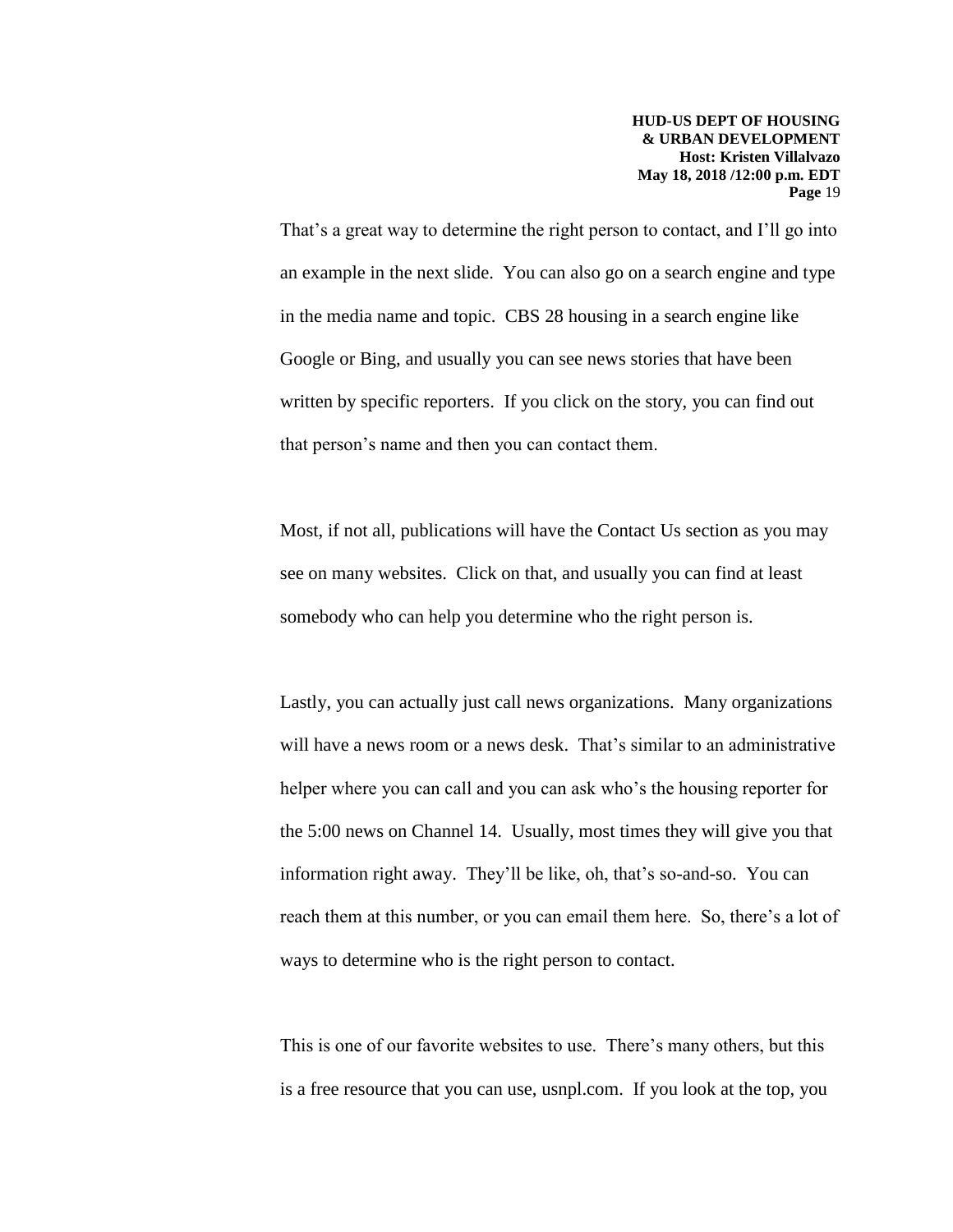can actually segment all the reporters by mobile, TV, radio. They even go into colleges, so if you're looking to do some advice on dorm or student housing, you can find people to contact through here and social media, so Twitter, Facebook, etc.

You can also search by state. I know a lot of us are in different states. So, you can click on a state. Then after you do that, if you look towards the bottom left of the screen, it actually segments it out by city so you can determine the right publication to reach out to based on your city.

I encourage you to go to this website and this will be in the toolkit that we will provide after both our webinars are done for media relations; we'll have the information in there for you. By clicking through, you can actually find the exact person you want to reach out to through this website.

Then, here's an example of if you went to Channel 14, CBS, or NBC, whatever, if you clicked on their Contact Us page, this is something that you will see at most organizations. It will show you the leadership, and the editorial writers, and then the news reporters. Usually and as a rule of thumb, you don't want to contact the leadership right away especially if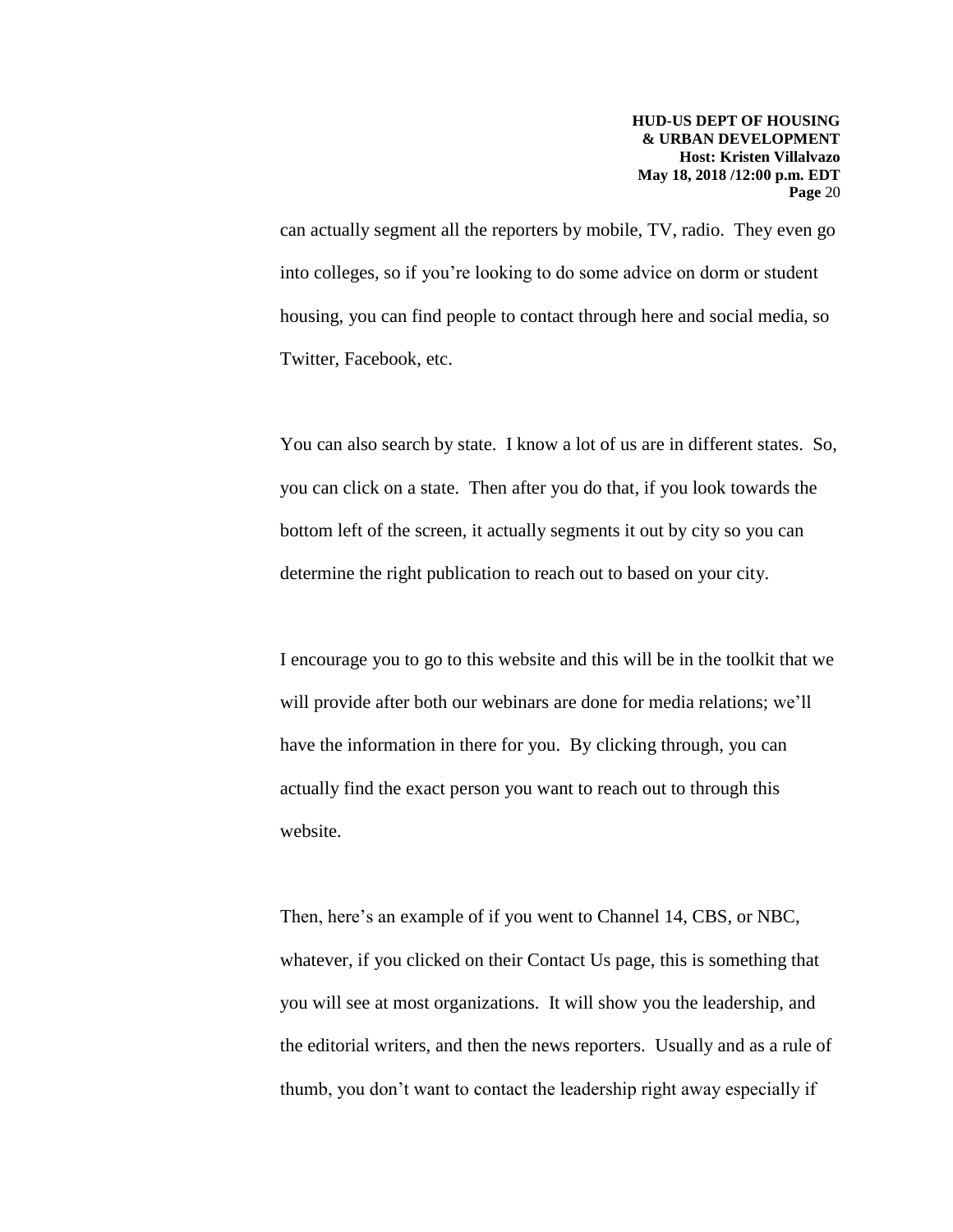you don't have a relationship with them. They manage most or if not all the publication's stories. Who you really want to contact is those folks at the bottom under news reporting. You want to get as specific as you can with the story you're pitching.

As you can see, you'll see the names. You'll see their titles and their beats. Christopher is a political editor. Lisa is a night metro editor, and then their phone number.

This is all, most, if not all, organizations will have this contact us information, and that will make it easy for you to reach out to the right reporter.

What do you do with this information? We have to create a media contact list. For those folks who love Excel, this will be great for you. It's very important to put this all in an Excel sheet or a spreadsheet in general to keep yourself organized. To be effective, you need to be organized, and it will help you in the future, too, as well so you don't have to repeat the parts of identifying the right people to reach out to.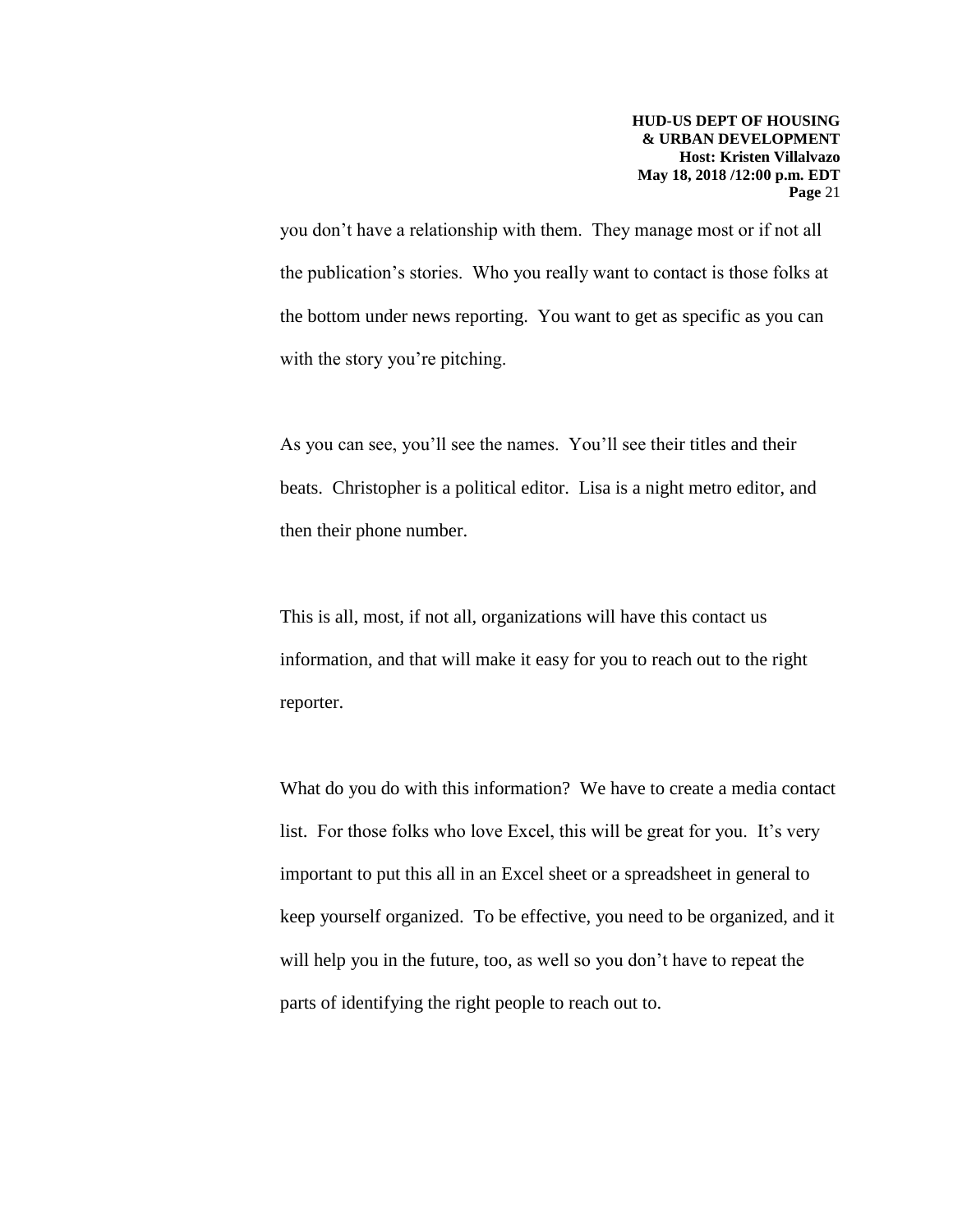As an example, and in our toolkit, we'll have an example for you to fill out and we'll show you how to do it. As our example here shows, we organized it by the media names, so radio, TV, print. Then, we could put the station in there, the contact name, the phone number, and then their email. I would also encourage you to add an additional column that talks about their specific beat that they report on. A lot of the people that we'll probably reach out to is housing related, but we can also do business and finance and college even if we're talking about student housing.

All right, we're going to get into some useful tips. These will help you how to determine if your story is good for the media, if the media will even pick it up. You might be wondering, well what do I have to share that the media actually cares about? Turns out, probably a lot.

Some of the things that you need to keep in mind when you're thinking of stories is first, is it timely? So, holidays, budgeting tips for Christmas and gift buying season, you want to make sure that your story is relevant within the context of the time that we're in.

Also, if it's an event, you probably don't want to pitch the day before. You may want to pitch a week before and the day before. You want to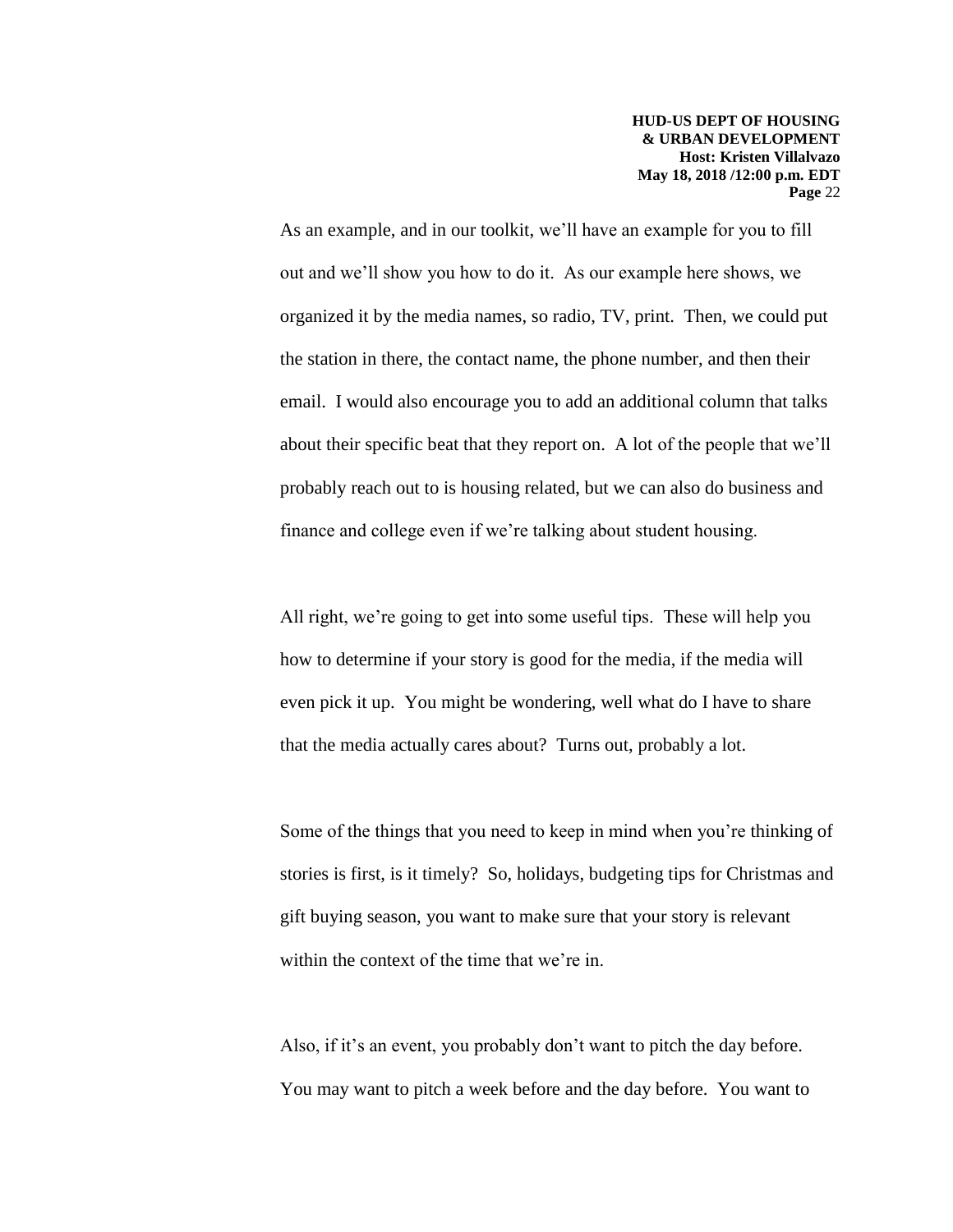make sure that when you're getting your information out there, it's strategic in terms of a time frame. Things to look forward to are holidays, seasons, and celebrations.

Is it consumer-focused? A lot, if not all the information that you send out because your services deal with consumers should be consumer-focused. We need to connect the reporters to information that will be beneficial to their audience in connection with our audience, too.

Some of the ways we can do that is talk about tips for improving your credit score, local ACA workshops or seminars, a new financial service that you're offering. These are consumer-focused and appropriate for the reporter to cover and this will benefit both audiences, you and the reporter.

Our last tip is be local. The power of local news should not be set aside, especially with Housing Counseling Agencies. My advice and a lot of success comes from local news coverage. The *USA Today* might not cover the success you've had in your local community, but your community newspaper will because that's important. Being communityfocused also elevates trust. Being local elevates trust. It's important to,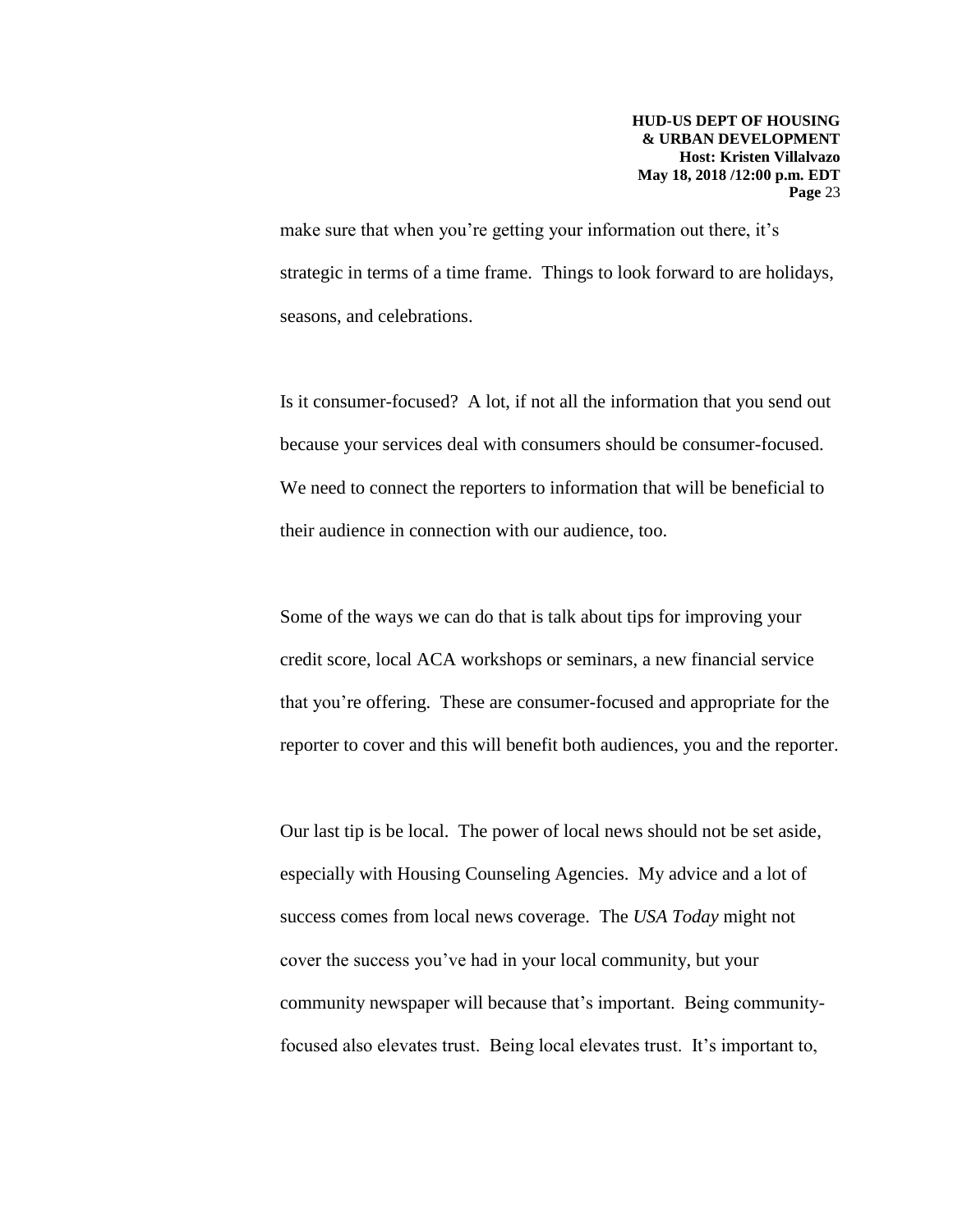while you should always think big, think big in terms of your community. How can you make the biggest impact with your local community?

Some of the things that you should think about, does it affect or take place in our community, like events, workshops, and seminars. Maybe you switched locations and people should know that. An addition of a new housing counselor at your HCAs or a counselor certification—hint, hint, I know that's coming up soon. All these things are local and relevant to your community and the media should know about it.

All right, we are now going to play a game. I call this game, Is It Newsworthy? It's a simple poll game. I'm going to ask a question, and you're just going to tell me yes or now, is it newsworthy.

Our first question, you want to pitch a story about how your office just got a bunch of new furniture, and you especially like the couch at the front. Is this a newsworthy story to pitch to the media?

That is correct. All of you said no. Thank you very much for all saying no. That is not something that the media is concerned about. While you may appreciate that couch in the front that is perfect for afternoon naps,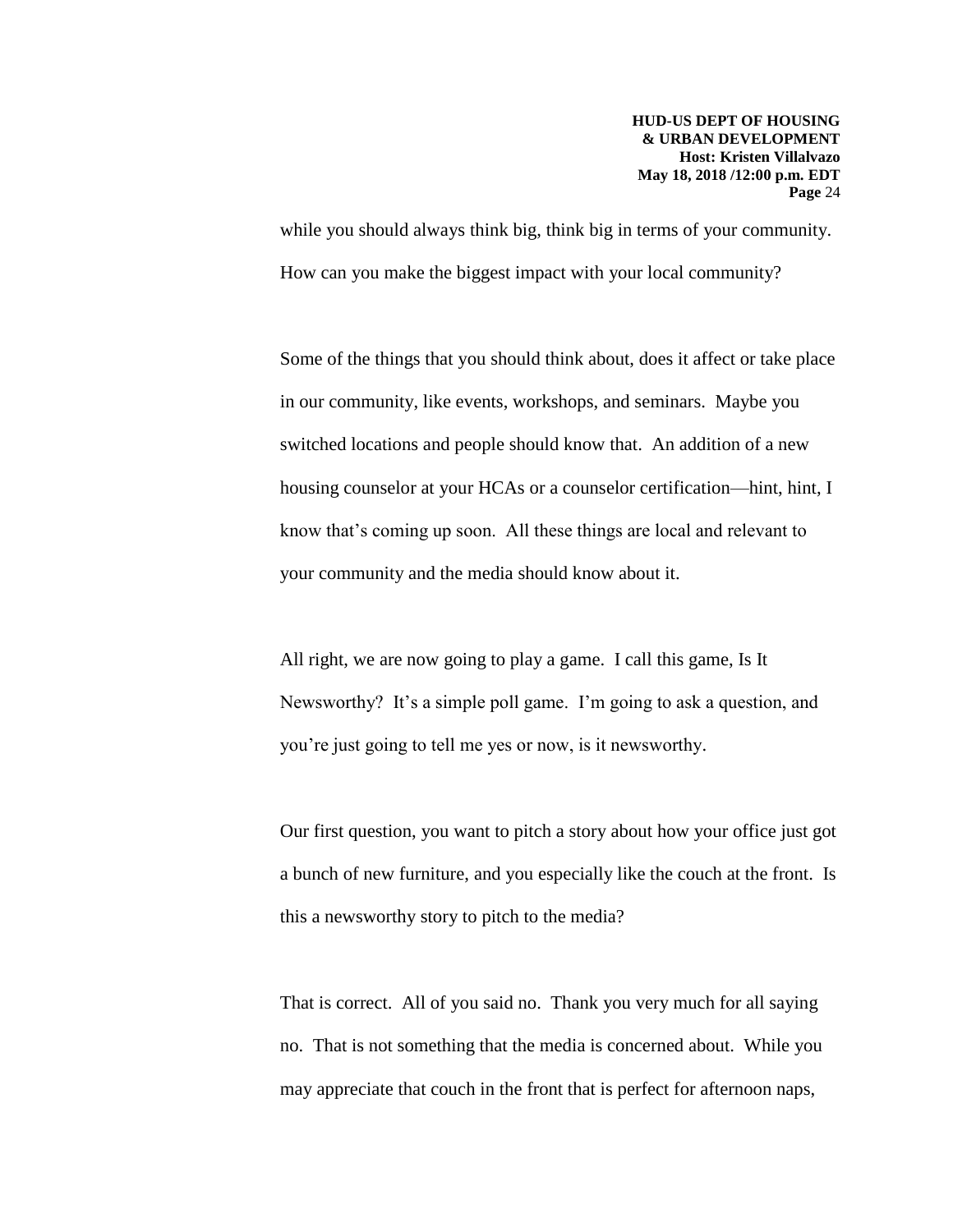the media does not care about that, nor do consumers. So, this is an example of something that isn't relevant about your services. Even though it's great for you, we have to make sure that it's great for the consumers and it benefits the consumer in some way.

Our next question, your office is recognized for helping a number of consumers get out of debt in your community. Is that newsworthy?

All right, that is wonderful. Everyone selected the correct answer again, yes. Yes, it is newsworthy. Anytime your news agency or an employee or multiple employees are recognized for a service, an award, an accolade, a certification, hint, hint, we all know that's coming up, relating to your services, it is newsworthy and should be shared with your local community press.

This is important. These can be very simple. It's important to elevate the image of your agency in your community to show that you bring value to your community. The media will love that. Consumers will love that, and that will increase engagement with consumers, and hopefully it will increase demand for your product and services, and we believe it will.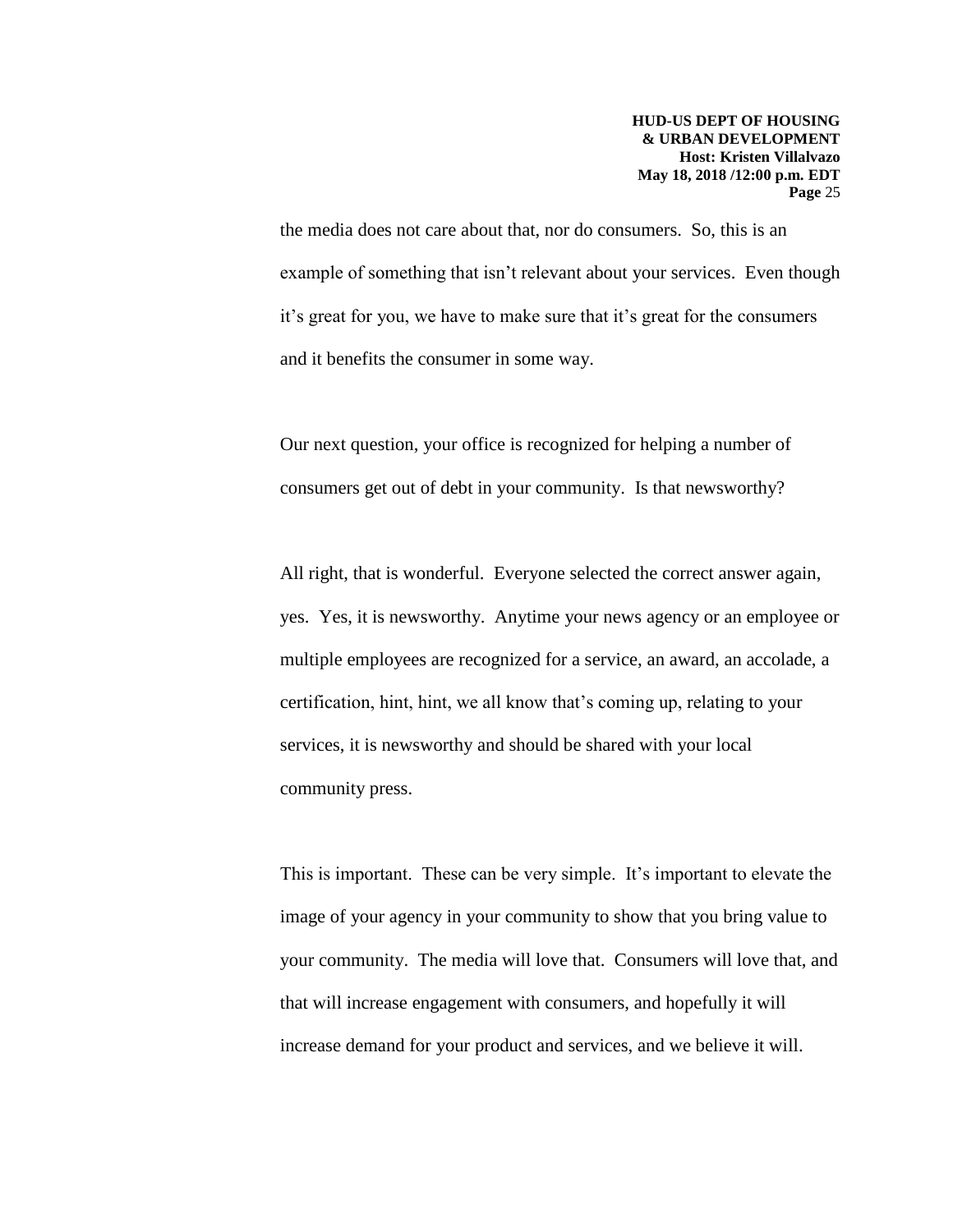Our next question, you have a first-time homeowner's workshop coming up. Is that a newsworthy story?

All right, you guys are geniuses. Yes, you all answered correctly. It sure is. Just remember that all events that are happening are celebrations. That is newsworthy and should be pitched.

A lot of community newspapers have an events section that is dedicated to just events that are happening, so it's important to spread the word. It's a free resource to do so if you just spend a little bit of time writing a press release or a media advisory to pitch that event. The word will get out, and it's a great way to reach your consumer audience.

All right, our last question, this August, you write a press release to the media and pitch a holiday season budgeting piece. Is that newsworthy?

I can't ring the bell for this question because it is not, or at least not yet anyway. The folks who said no, you are correct. I'm sorry for tricking you by the way.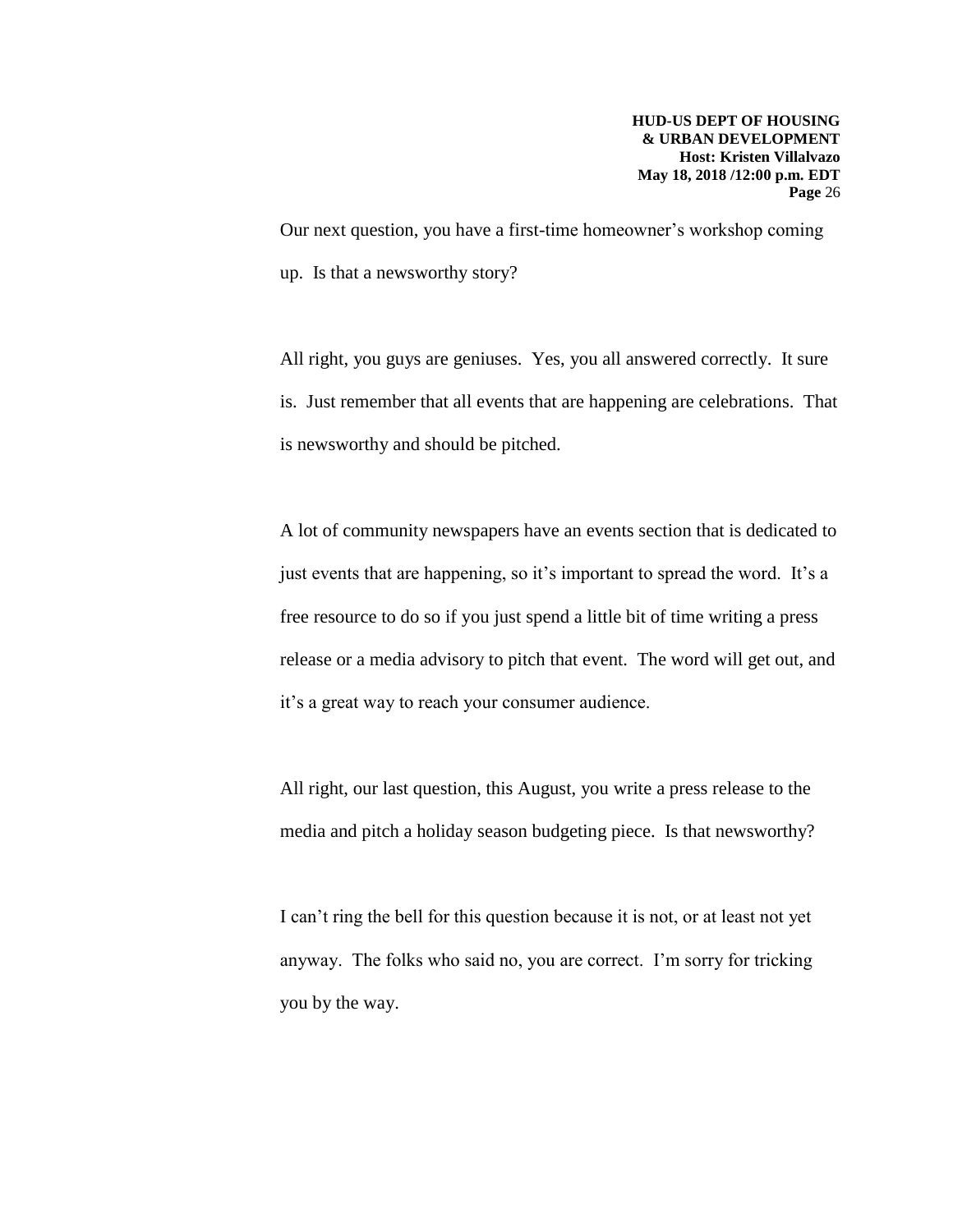This story is relevant to your consumers and the services you provide, but most consumers and the media won't even be thinking about the holiday shopping season until at least October. So, wait then and pitch, and you'll have a much better chance of obtaining press.

This is an example of being timely. We know folks love to shop for the holiday seasons to buy gifts. We know that that's a strain on their finances. Pitching a story around October would be perfect for helping folks keep in mind that budgeting is important and while giving gifts is a great, we still have to take care of our finances as well. Just remember August is a little too early. In fact, at least here in the Midwest, if you mention snow in August, people are not happy. We try to wait until October to start realizing that the weather's going to get cold again.

Now, I'm going to end with a few more best practices for you. Just always keep in mind that with the media, they deal with a lot of information. Be brief but informative. Be very sincere and intentional about the messages that you give them. They want statistics and facts, and they also want your perspective. By being brief and informative, it will help you and help them write a story for you.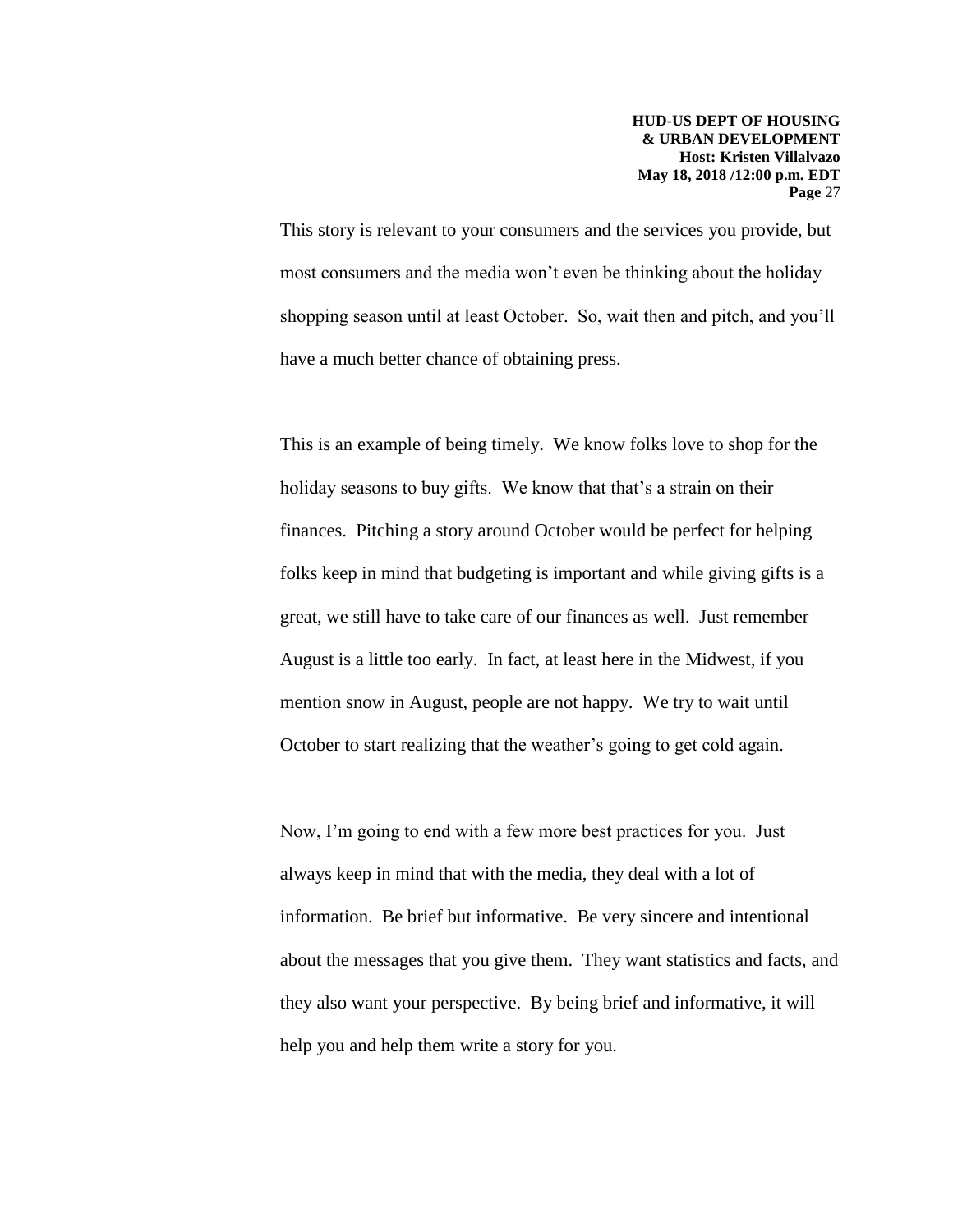Always meet their deadlines. Again, they deal with a lot of information, and deadlines come and go very quickly. So, you should always be cognizant of their deadlines and be respectful of them, too. We understand life happens and sometimes things don't work out, but just understand that they are busy and you have to be respectful of their deadlines.

Be available to answer questions. A lot of folks will pitch the media, but then maybe they just don't want to answer questions to reporters. Maybe it's not you specifically, but find somebody in your agency that is willing to talk about your services to reporters. It's important that you share your perspective from the agency's point of view to the public. That's what the reporter wants. That's what the consumers need to hear.

Always remember nothing is guaranteed. We're not saying this to discourage you from using media relations. But, it's one of those things where if it doesn't happen, try again, and it will happen. As a PR professional, we try to get all the press that we possibly can, but sometimes it just doesn't work out or an event happens that overshadows your event. So, you always have to keep an open mind. Stay optimistic. Stay positive, and you will get media if you stay positive and optimistic.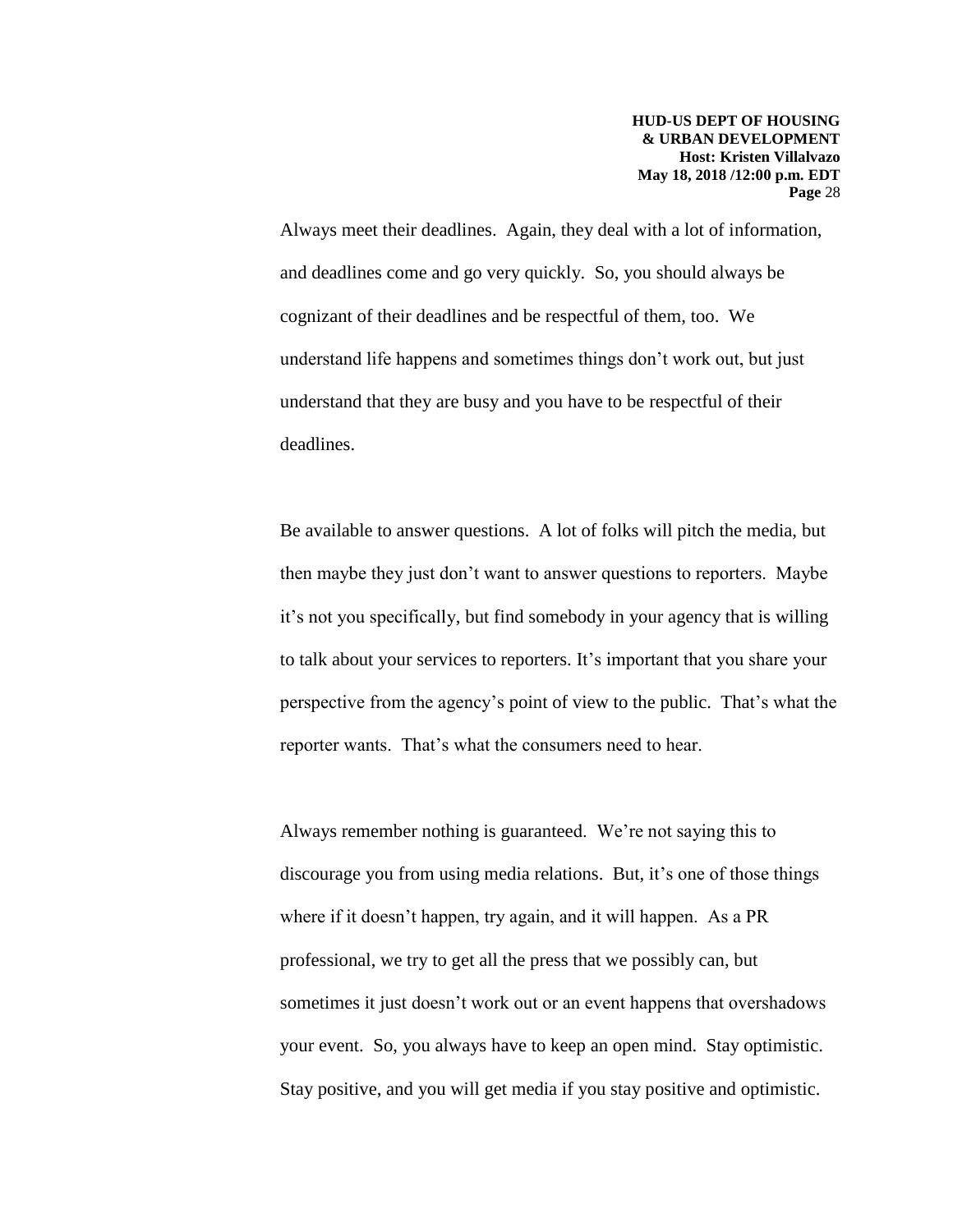Before we get into questions, just a reminder that two Fridays from now, June 1, 2018 at the same time 12:00 p.m. Eastern, we'll have our second media relations webinar. We're going to be talking about communicating with the media. So, we're go into a little more detail about press release writing, and we're going to talk about a little more tips and tricks to help you stand out. So, I hope you all can join me for that and we might have another game involved, too.

Does anybody have any questions? These questions, if you're curious about something that if it is newsworthy or not, you can ask that, too.

Moderator Ladies, and gentlemen, we'll now begin the question and answer session of our conference. [Operator instructions.] One moment please, we do have a question queuing up.

Benjamin While we're waiting for that one to queue up, there was a question that came in through the webinar interface that was if a website redesign was considered newsworthy.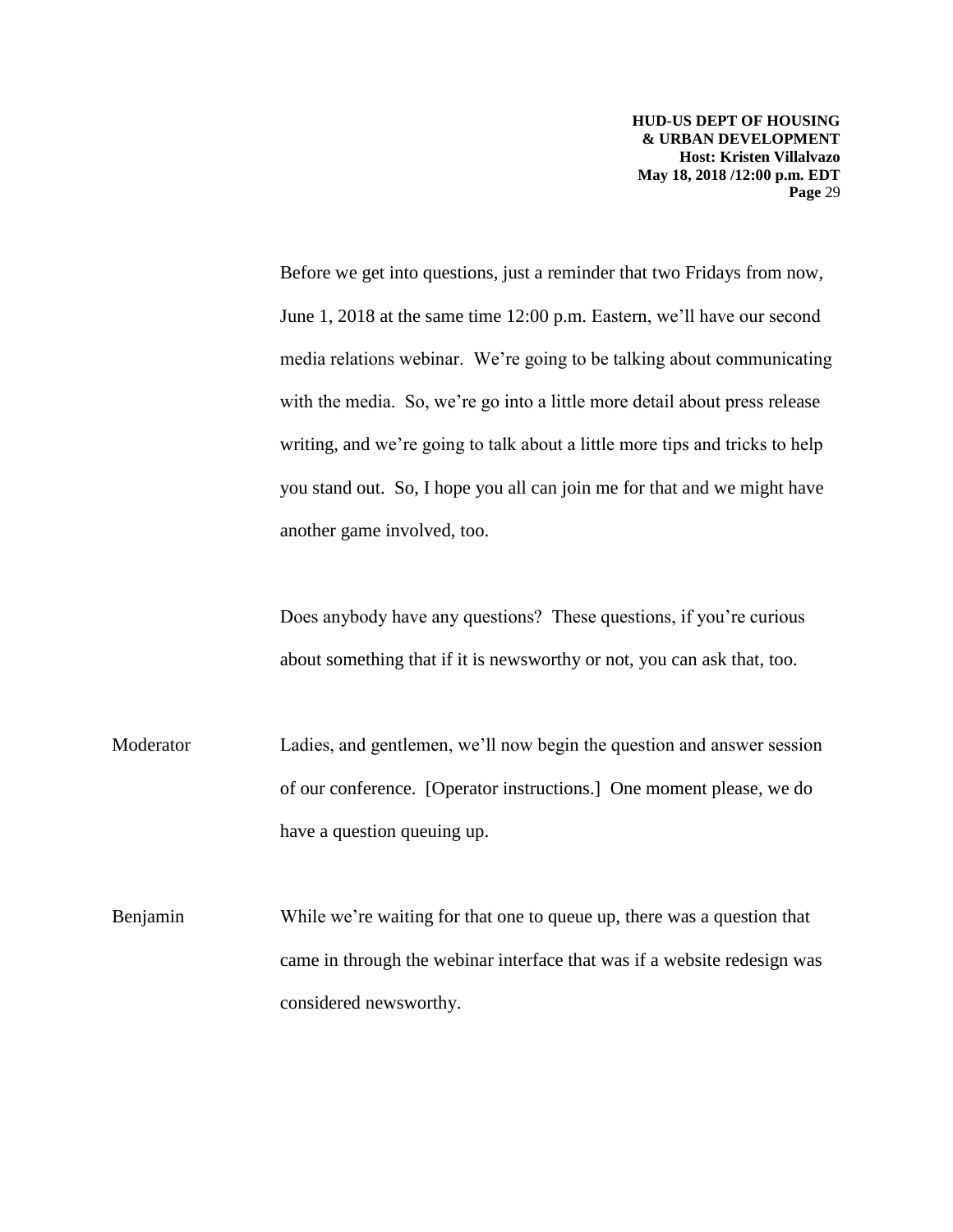Andrew Absolutely, any positive change to the way your agency operates, which includes a new website, that is very much newsworthy material. It's something that we pitch a lot of times. It's a great way to stay engaged with your audience to let them know that you're modernizing, you're updating, and you're staying with the times. So, yes, that is a great newsworthy story that should be pitched.

> With that, you should also remember that because of that medium you're pitching a new website, your best bet is to pitch more digital media, so news blogs and also pitch through social media. You would want to stick to digital presence with that because it's a digital story, the website being digital.

Moderator We have a question from the line of Aaron Leonard. Please go ahead.

Aaron Thank you so much. This has been really informative. The gentleman prior to me asked my question about the website that we're building. We're out here in Los Angeles, California. This is something that we have not had was a media strongpoint. So, I appreciate this webinar today.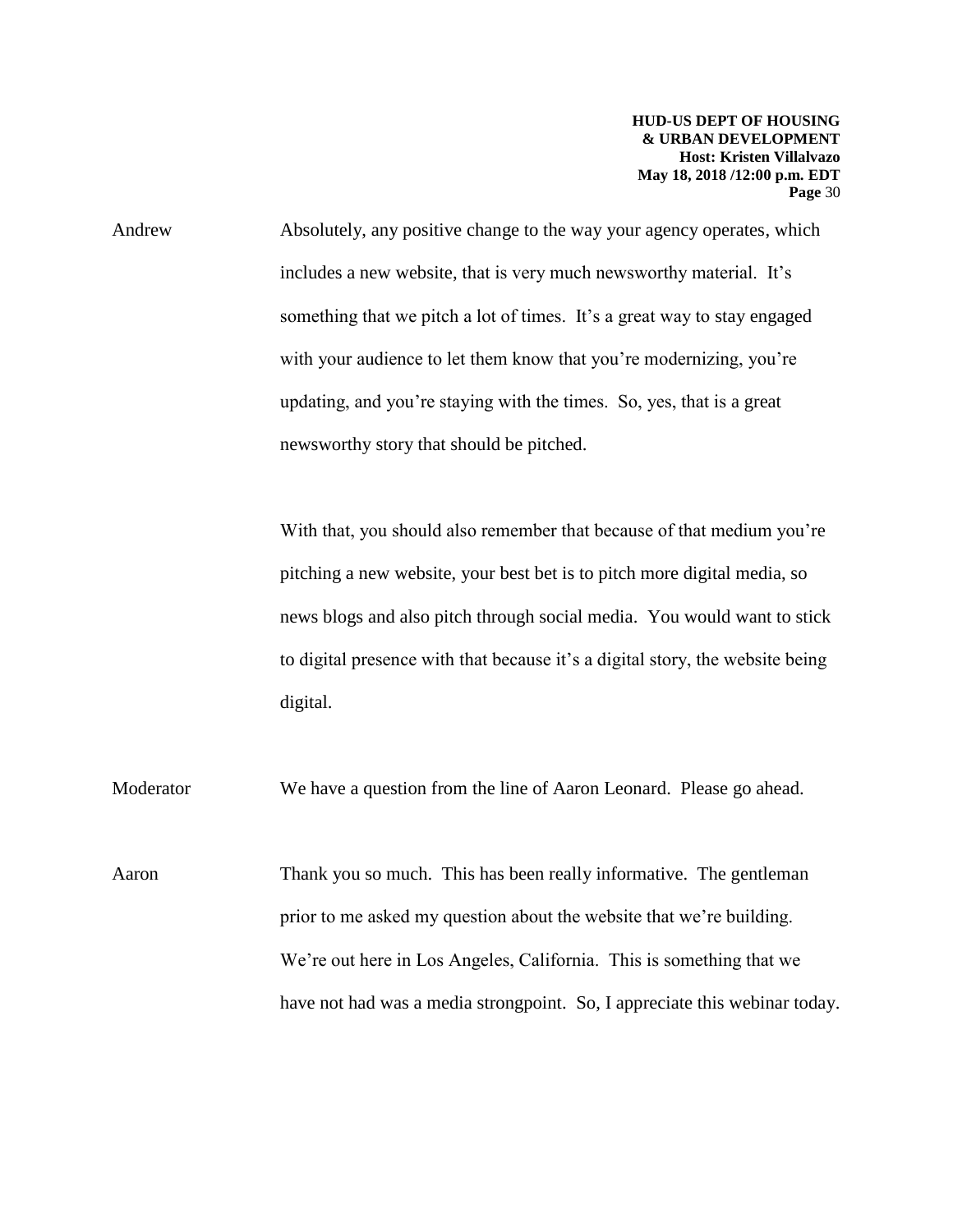My last question would be, we will get a PowerPoint of this after the June 1<sup>st</sup> presentation? We'll receive that in the email?

Andrew Thank you very much for your comment, by the way. Yes, I believe both this PowerPoint, this webinar will and the next week's webinar will be posted on the HUD Exchange. Then we will also be following up with the toolkit that you can download that will go into great detail about how to pitch to the media and what's newsworthy. That will be a packet for you to have and keep.

Benjamin I just want to add to what Andrew just said. There is a handout available. It is a PDF file of this webinar. It's available on the handout section of the webinar's interface. You can actually just click on that and it'll download. It's titled Media Relations Webinar: Capturing Media Attention Web 1 Final 2.pdf. So, you can download it right there.

> Again, the HUD Exchange website is a phenomenal tool. There's more than just our webinars archived up there. There are toolkits based on the social media and this training today. So, yes, definitely take a look at our web presence on HUD Exchange to see all the fun little goodies we have available to you guys.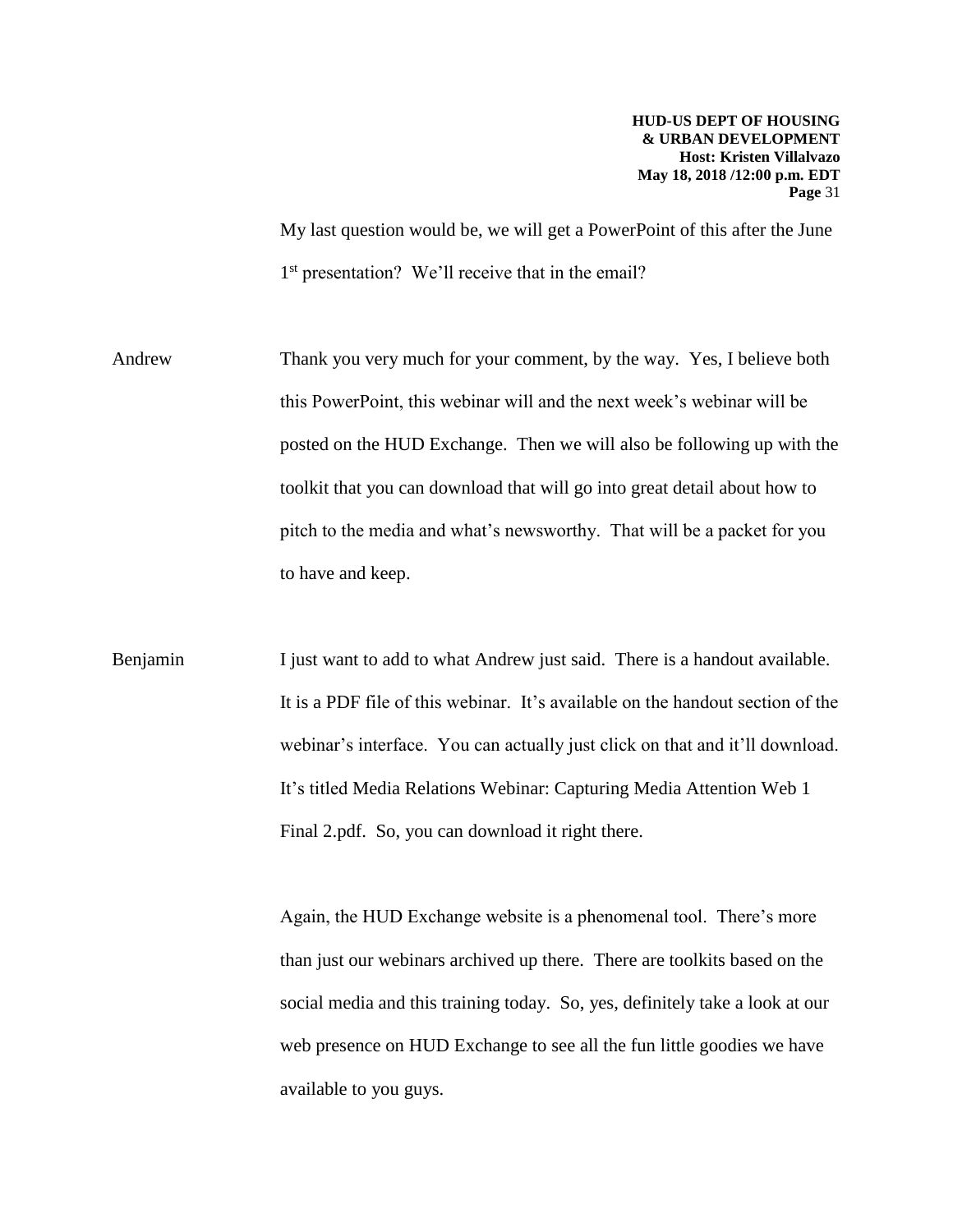Moderator [Operator instructions.]

Benjamin If you prefer to type your question into the webinar, we will see that in the queue. For example, right now, there is a question that asks if a copy of the Excel file of the media contact list will be available.

Andrew Yes, I believe in our toolkit, we'll be providing an Appendix of materials that includes at least an example if not the actual Excel file sheet for you to fill out or it will show you the best way to organize it, and we'll have an example for you in our toolkit that will be coming out in a few weeks.

Benjamin Another question that's popped up in queue, "Could we use a press release from HUD and add our own statistics in the area in which we operate?"

Andrew That's a good question. It's relevant to the situation. My advice to that would be you can use any information that HUD sends out to the public, but I would reference it in your own press release and provide some local context to it unless you're a national organization.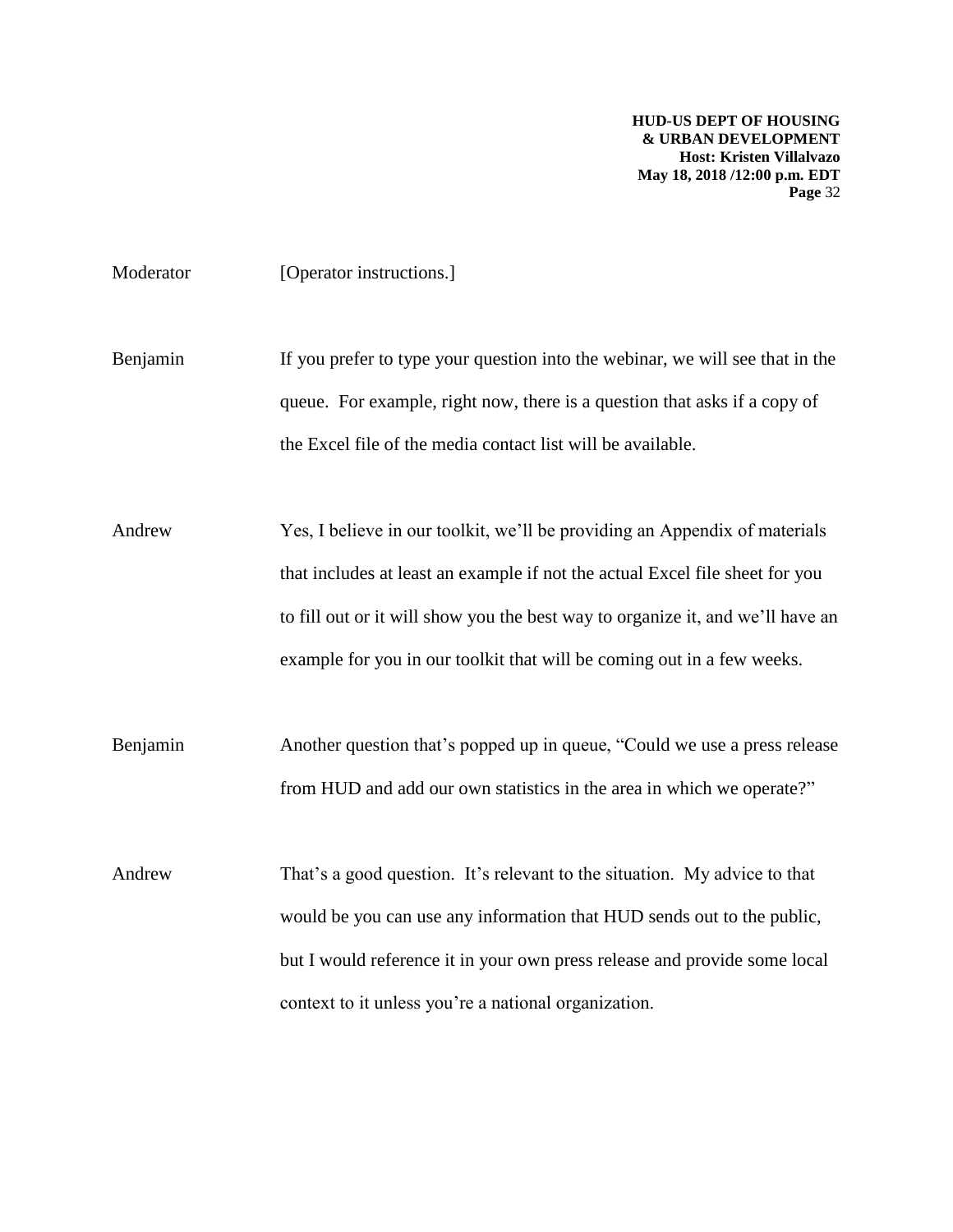Most HUD press releases, I believe, are nationally focused. My advice would be to reference any HUD press releases but always make sure that you're pitching local because that will make you more relevant to the consumers that you serve.

Benjamin Another question has appeared in the queue, and this was a good question that could actually have a very long response. "How would you handle media for different cultures?"

Andrew That's a great question. That really has to do with knowing your community. It's a tricky one. For example, we have a partner at our agency that deals with Spanish media, and they're all Spanish-speaking folks. They understand the culture, and cultural nuances, and celebrations, and certain dialects of the Spanish language.

> I think it's more about if it applies to your community. That's complicated, but yes, it does matter. Not all press releases are one-sizefits-all for all communities. Here in Milwaukee we have a lot of Hispanic presence, so we do have a Spanish partner that helps us with making sure that our message hits on point with that community and that's something that we rely on their expertise to guide us in.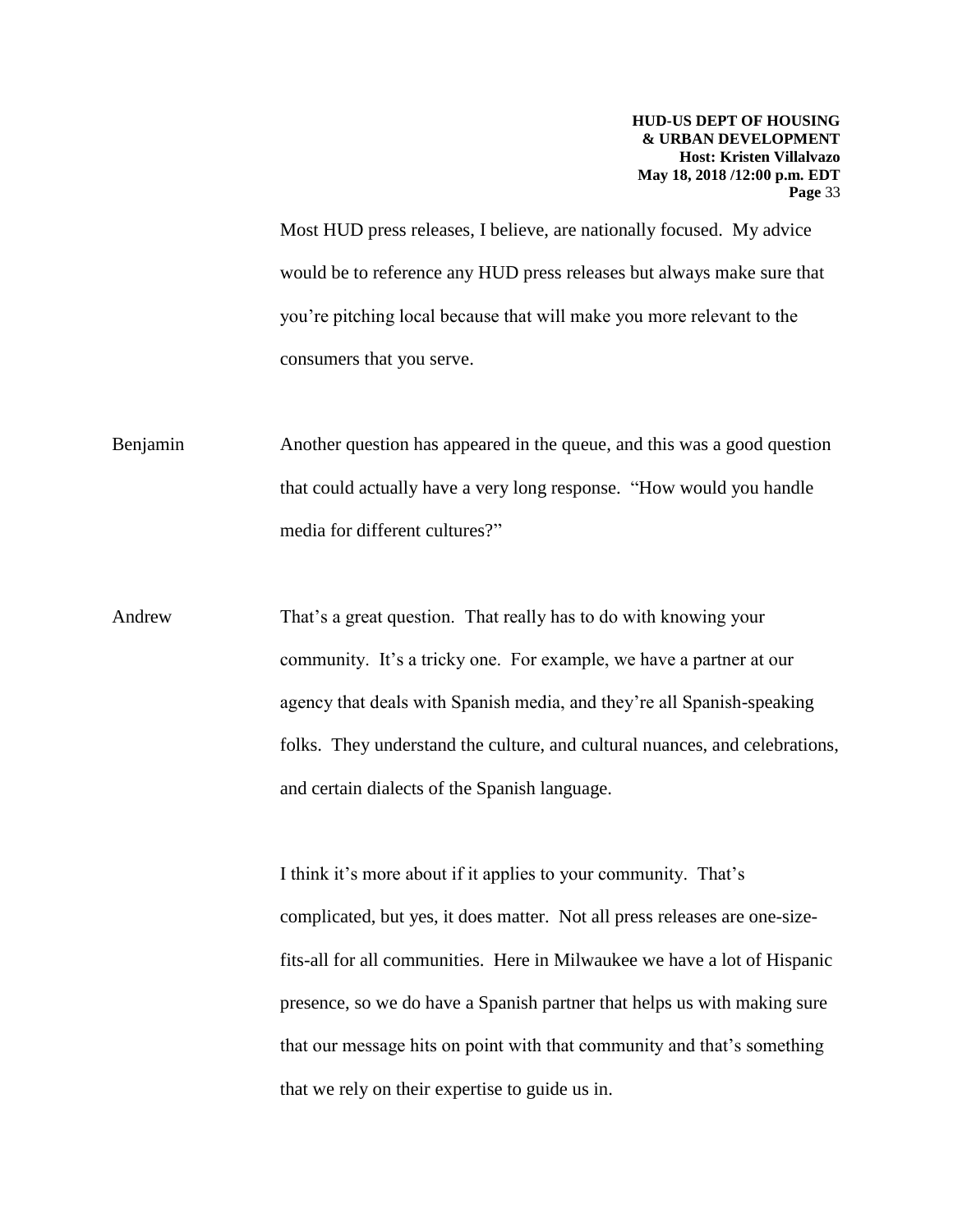My advice to that would be to find a partner who is an expert in that community that you're trying to reach. If you believe that's you, that's great, but if you have questions, I would consult with somebody that's a member of that community. They will probably be able to help you with communicating to them.

Benjamin I just want to add on that briefly, that actually does look great in terms of the grant applications that a lot of the agencies have to write because one of the questions that we really focus on is, how are you providing your counseling services or how are you providing outreach to people that are least likely to know about your services or to come in and see you on their own. So, if you're able to come up with a strategy to reach these underserved markets, it's definitely something that we would like to see in your grant application, and it does make you look a little bit better.

> So, yes, if you can find ways to make inroads and find culturally sensitive ways to do this, so you're not—I don't know how to phrase the response, but basically, we just want you to be doing it in an effective, and I probably shouldn't use this word, but non-patronizing fashion. If you're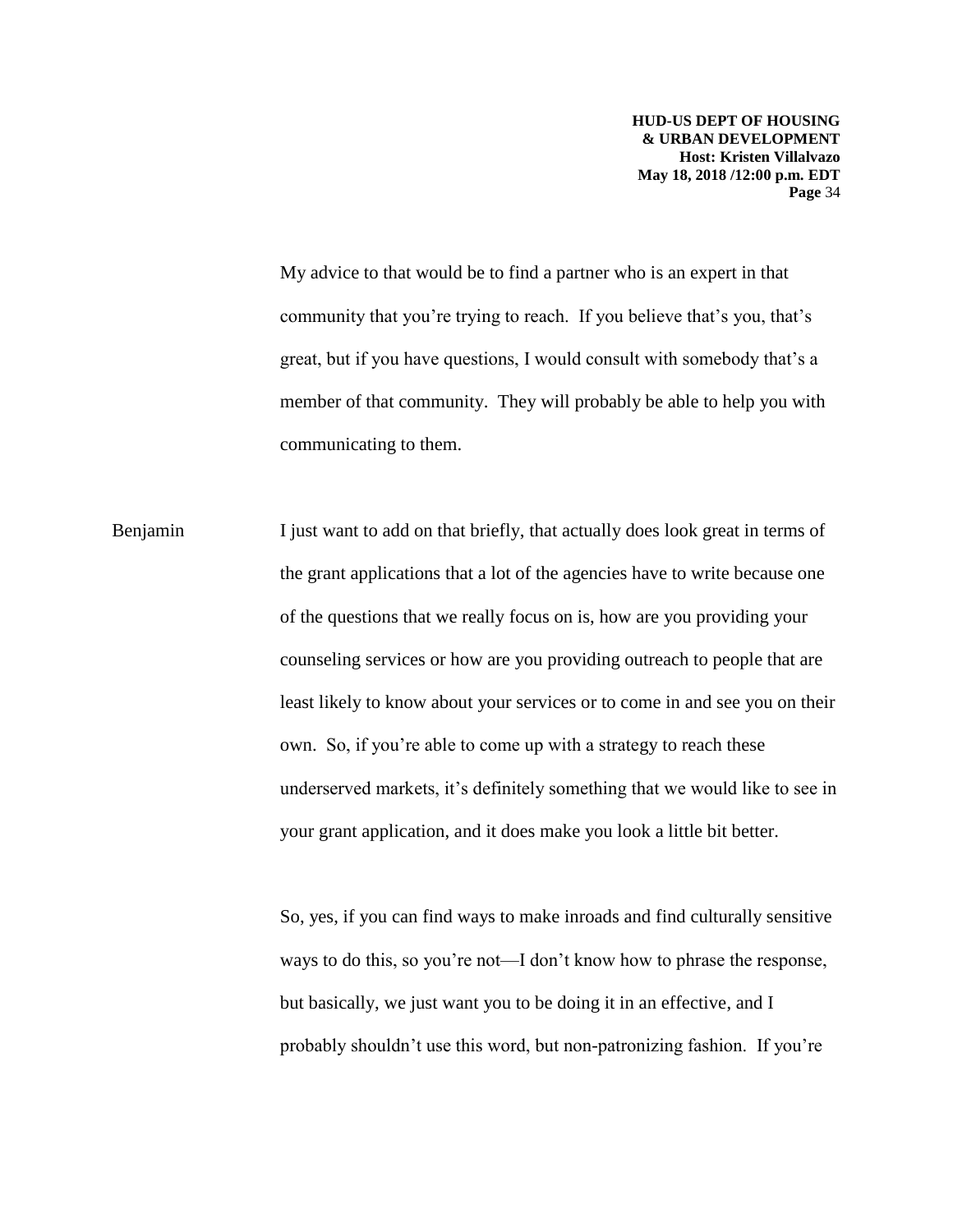able to create that sort of outreach, that would be fantastic. We'd love to hear about it when you're writing your grants.

Moderator There are no questions on the phone line at this time.

Benjamin The next question that came up in the queue is, "Is there a rule or a number of media outreach that you should aim for?"

Andrew There really is no rule of thumb. I would keep it within your bandwidth. So, if you have, let's say, what's a good example? Let's say you have three main newspapers in your community, and two of them are housingfocused, and one of them is entertainment-focused, you would only reach out to the two that were housing-focused obviously not the third. I guess my point is it really depends on the media in your community, and then the amount you actually cover relevant material that deals with housing or budgeting or finances. It really depends on the story.

> However with events, I can say this that spreading word about events to as many people as possible can only be beneficial to you. So, with events, I would encourage you to try as many outlets as possible. With specific stories or shedding light on first-time homebuyers, that gets a little tricky.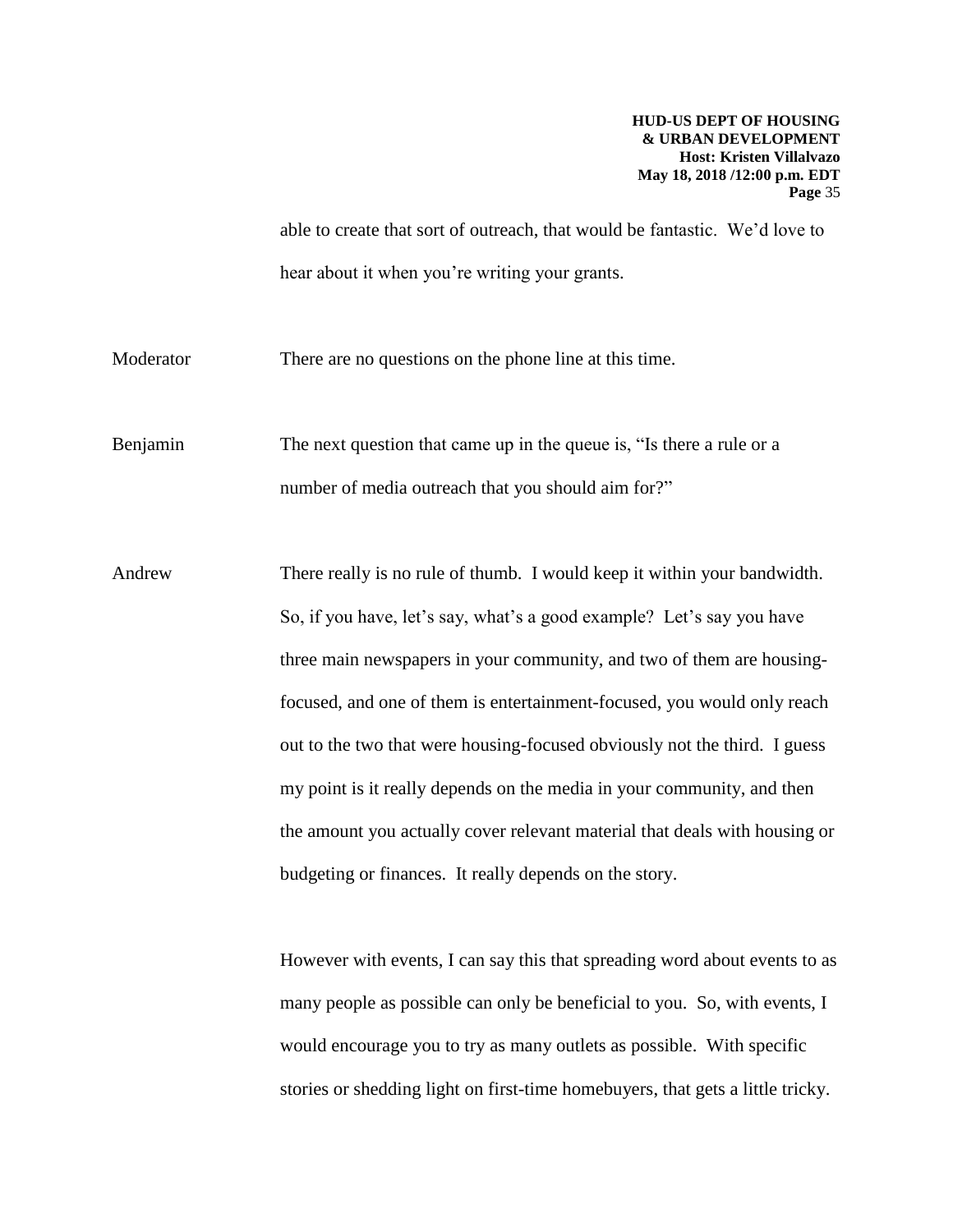You would have to make sure that the reporters you are talking to cover that specific topic.

The long way to answer your question, there really is no rule of thumb. Just understand that a lot of it comes with managing your relationship, so make sure that you stick within your means of bandwidth for handling this. Then, within the context of the story itself, again events, celebrations, send it to everyone. If it's a story, be more intentional. I hope that answered that question.

Benjamin Are any other calls coming in?

Moderator There's none on the phone lines at this time, sir.

Benjamin Okay, good, well, then it looks like no other questions have appeared in the queue so do you have any final words or thoughts, Andrew?

Andrew No, thank you, everyone. Thanks for sticking with me and playing the game. That was fun. I encourage you to join me June  $1<sup>st</sup>$  for our next webinar, and we'll get into more specifics on press releases and we'll go